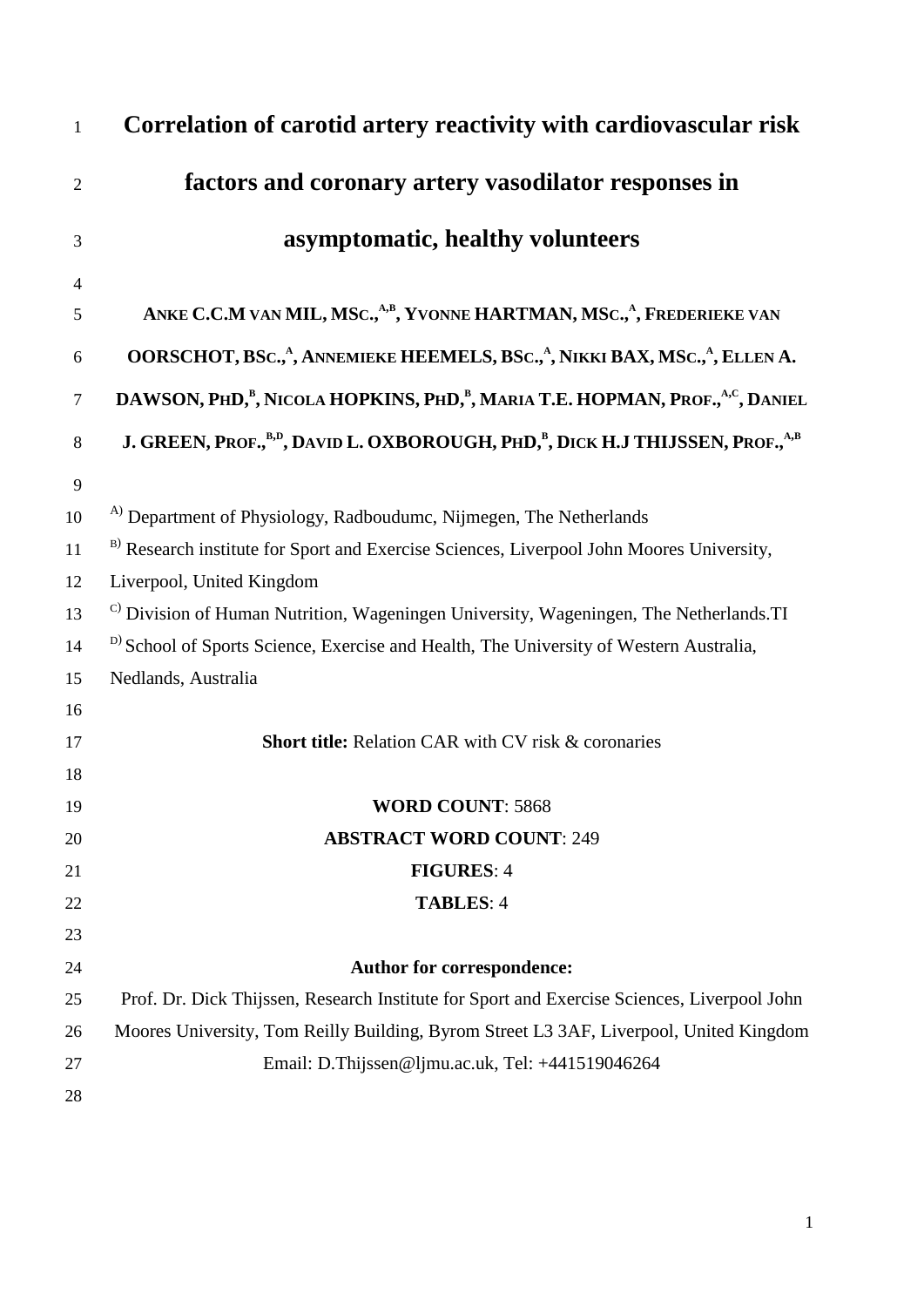## **SOURCES OF FUNDING**

- Dr. Dick Thijssen is financially supported by the Netherlands Heart Foundation (E Dekker-
- stipend, 2009T064). DJG is supported by a National Health and Medical Research Council
- (NHMRC) Principal Research Fellowship (APP1080914).

# **DISCLOSURES**

No conflicts of interest, financial or otherwise, are declared by the author(s).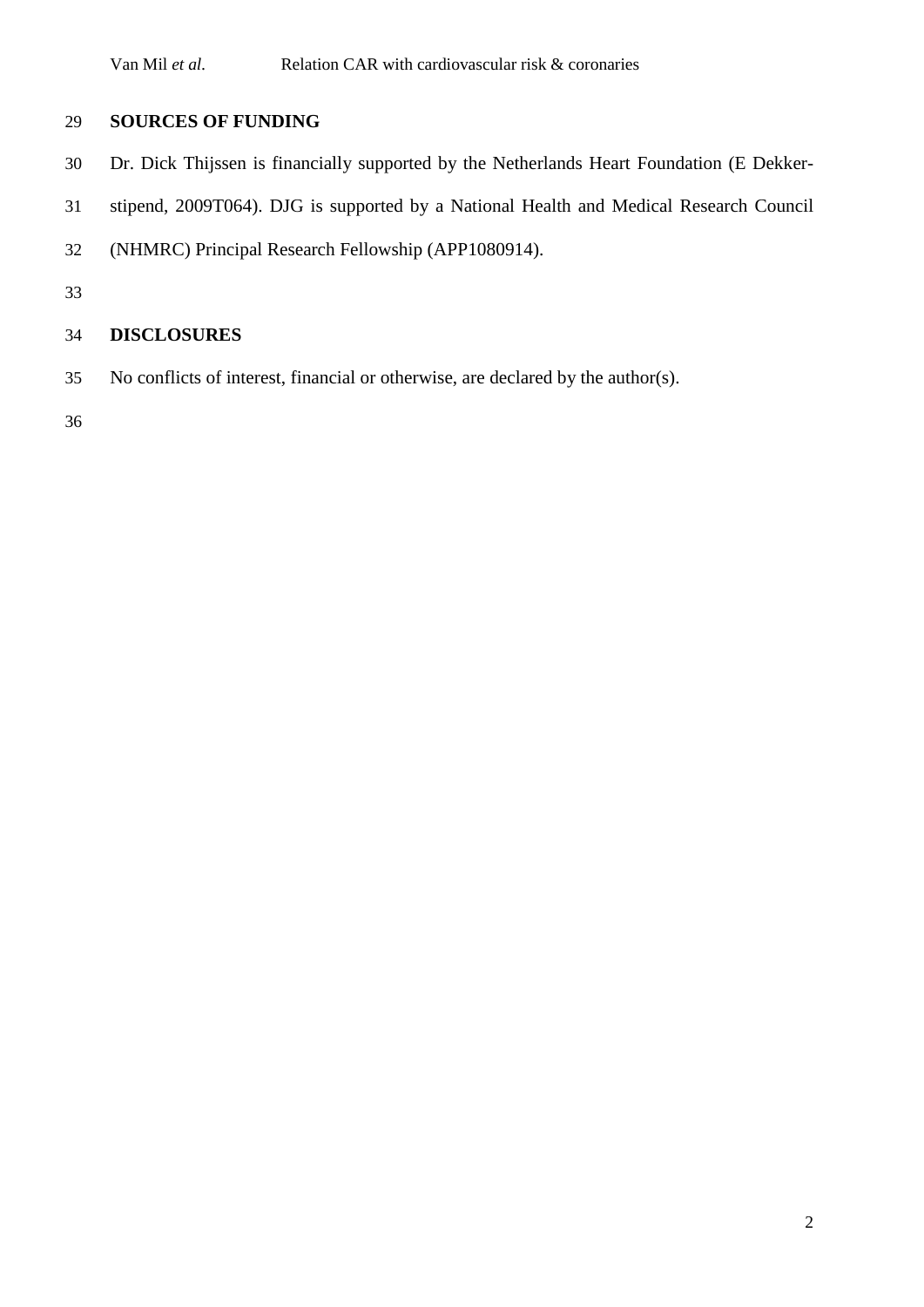#### **ABSTRACT**

 **Objectives.** Carotid artery reactivity (CAR%), involving carotid artery diameter responses to a cold pressor test, is a non-invasive measure of conduit artery function in humans. This study examined: 1. the impact of age and cardiovascular risk factors on the CAR% and 2. The relationship between CAR% and coronary artery vasodilator responses to the cold pressor test.

 **Methods.** Ultrasound was used to measure resting and peak carotid artery diameters during the cold pressor test, with CAR% being calculated as the relative change from baseline (%). 45 We compared CAR% between young (n=50,  $24\pm 3$  years) and older participants (n=44,  $61\pm 8$ ) years), and subsequently assessed relationships between CAR% *and* traditional cardiovascular risk factors in 50 participants (44±21 years). Subsequently, we compared left anterior descending (LAD) artery velocity (using transthoracic Doppler) *with* carotid artery diameter 49 (i.e. CAR%) during the cold pressor test (CPT,  $n=33$ ,  $37\pm17$  years).

 **Results.** A significantly larger CAR% was found in young *versus* older healthy participants (4.1±3.7 *versus* 1.8±2.6, *P*<0.001). Participants without cardiovascular risk factors demonstrated a higher CAR% compared to those with ≥2 risk factors (2.9±2.9 *versus* 0.5±2.9, *P=*0.019). Carotid artery diameter and LAD velocity increased during CPT (*P*<0.001). Carotid diameter and change in velocity correlated with LAD velocity (r=0.486 and 0.402, *P*<0.004 and 0.02, respectively).

 **Conclusion.** Older age and cardiovascular risk factors are related to lower CAR%, whilst CAR% shows good correlation with coronary artery responses to the CPT. Therefore, CAR% may represent a valuable technique to assess cardiovascular risk, whilst CAR% seems to reflect coronary artery vasodilator function.

 **KEYWORDS:** Endothelial function, coronary arteries, carotid artery reactivity test, cold pressor test, cardiovascular risk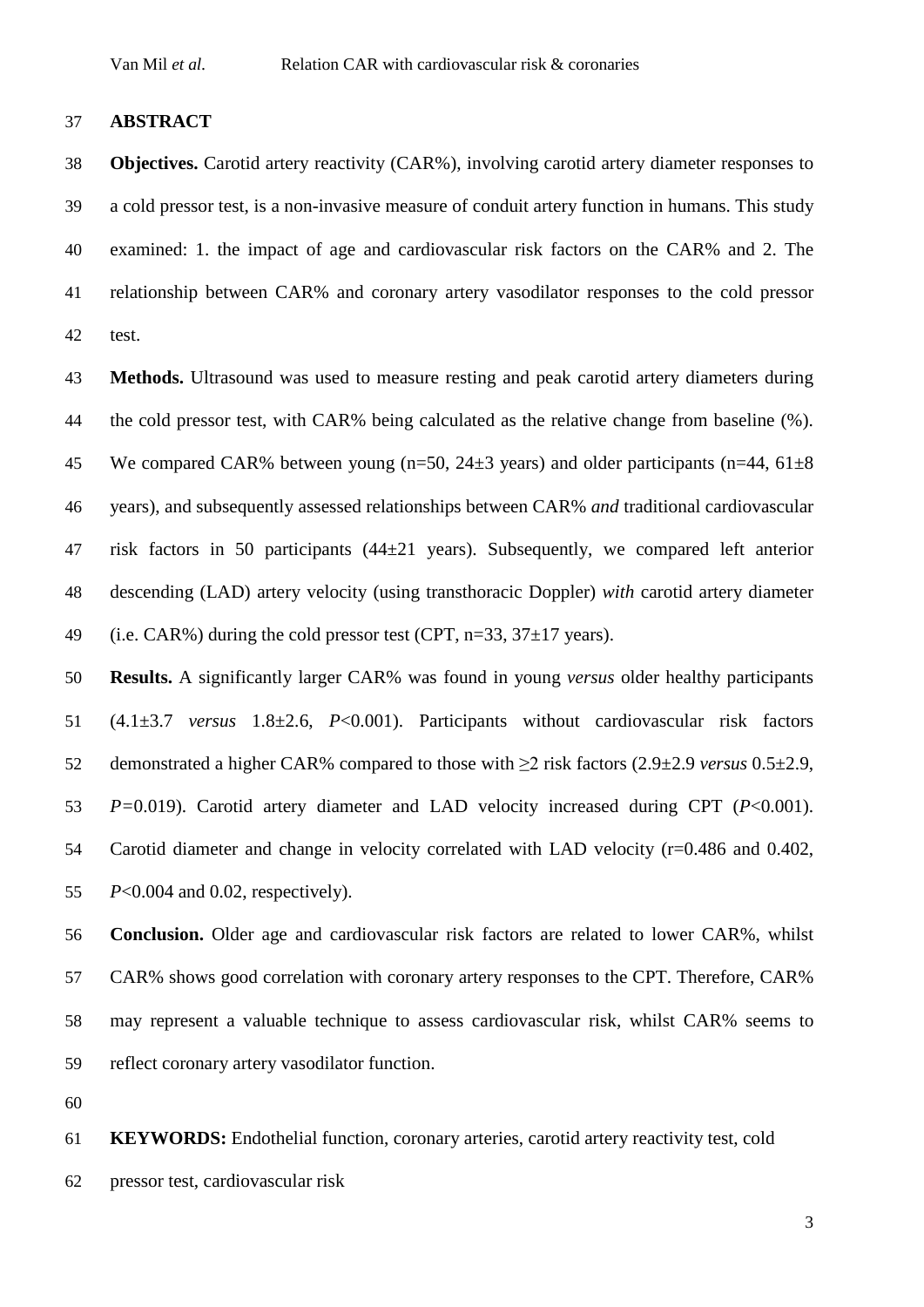#### **INTRODUCTION**

 Previous studies have explored the impact of stimulation of the sympathetic nervous system, 65 using the cold pressor test (CPT), on coronary artery responses.<sup>1-3</sup> Coronary artery responses 66 to CPT are suggested to be endothelium-dependent.<sup>4</sup> Whilst coronary dilation is observed in healthy volunteers, participants with CV risk or disease demonstrate attenuated dilation or 68 even constriction during the CPT.<sup>2, 4-8</sup> Moreover, CPT-induced constriction of coronary 69 arteries independently predicts future cardiovascular  $(CV)$  events. Non-invasive assessment of coronary artery diameter, however, is currently technically challenging, expensive and lacks sufficient temporal resolution to assess rapid changes in diameter.

 Similar to coronary arteries, CPT may dilate carotid artery in asymptomatic older participants, 74 whereas significant constriction is present in those with coronary heart disease.<sup>10</sup> No previous study examined whether the magnitude of response (i.e. dilation or constriction) of the carotid artery reactivity (CAR%) to the CPT is altered by older age and/or presence of cardiovascular risk factors. Furthermore, given similarity in vascular responsiveness between coronary and carotid arteries to CPT, with opposite responses between healthy participants (i.e. dilation) *versus* patients with coronary heart disease (i.e. constriction),  $9, 10$  one may question whether a correlation exists between coronary and carotid artery responses to the CPT, such as described 81 previously for other measures of peripheral vascular function.<sup>11-16</sup> This would provide the first study to assess whether CAR% directly relates to coronary artery vascular function.

 This study aims to better understand the potential clinical relevance of CAR% as a putative marker of cardiovascular risk and surrogate for coronary artery function. First, we examined the hypothesis that older age and increasing number of traditional cardiovascular risk factors (e.g. blood pressure, cholesterol, hypertension, diabetes, and smoking) are associated with a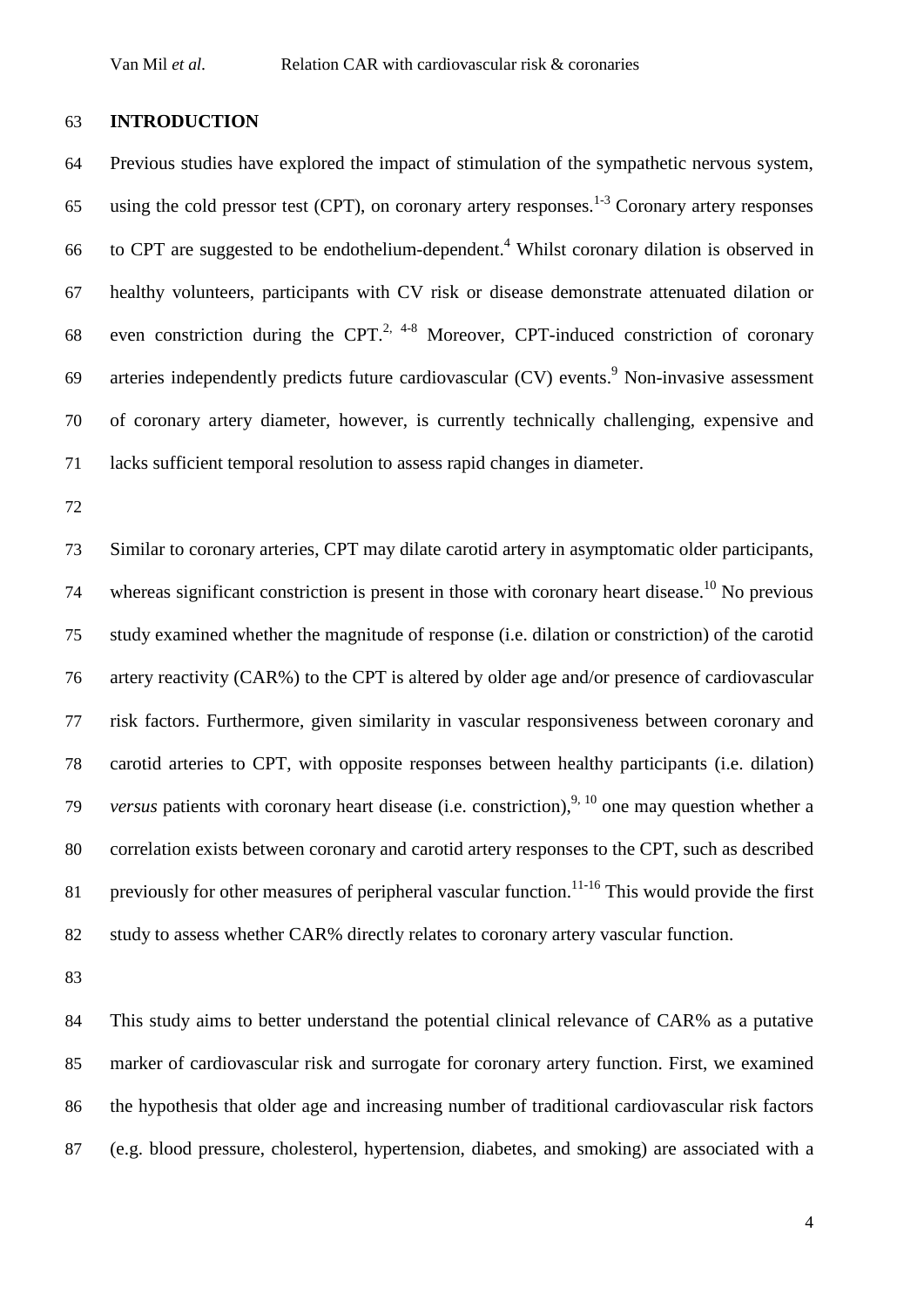smaller CAR% in healthy, asymptomatic participants. Secondly, we explored the relation between coronary artery and carotid artery responses to the CPT in healthy, asymptomatic participants. This work will provide important information to determine if the carotid and coronary arteries exhibit similar functional responses in the presence of cardiovascular risk factors and disease.

- 
- 

#### **METHODS**

#### **Participants**

 We recruited 94 healthy participants without clinical presentation of atherosclerosis. Exclusion criteria were a history of cardiovascular disease (i.e. angina, myocardial infarction, and heart failure), presence of Raynaud's phenomenon, scleroderma, chronic pain and/or open wounds on the upper extremities. Written informed consent was obtained from all participants prior to participation. Ethical approval was obtained from local Ethics committee (Aim 1: Radboud university medical centre, Aim 2: Liverpool John Moores University), in accordance with the latest revision of the Declaration of Helsinki.

#### **Experimental design**

 All participants (n=94) reported to our laboratory for a single visit. Participants were asked to abstain from strenuous exercise for 24 hours, fast for ≥6 hours, and to abstain from dietary products known to alter endothelial function for ≥18 hours prior to the testing sessions (i.e. 109 caffeine, vitamin C) according to guidelines to assess peripheral vascular function.<sup>17</sup> Upon arrival, weight (kg) and height (cm) were measured and participants rested in the supine position for at least 15 minutes on a comfortable bed in a temperature-controlled room. All subjects underwent the CPT, involving continuous ultrasonography measurements of the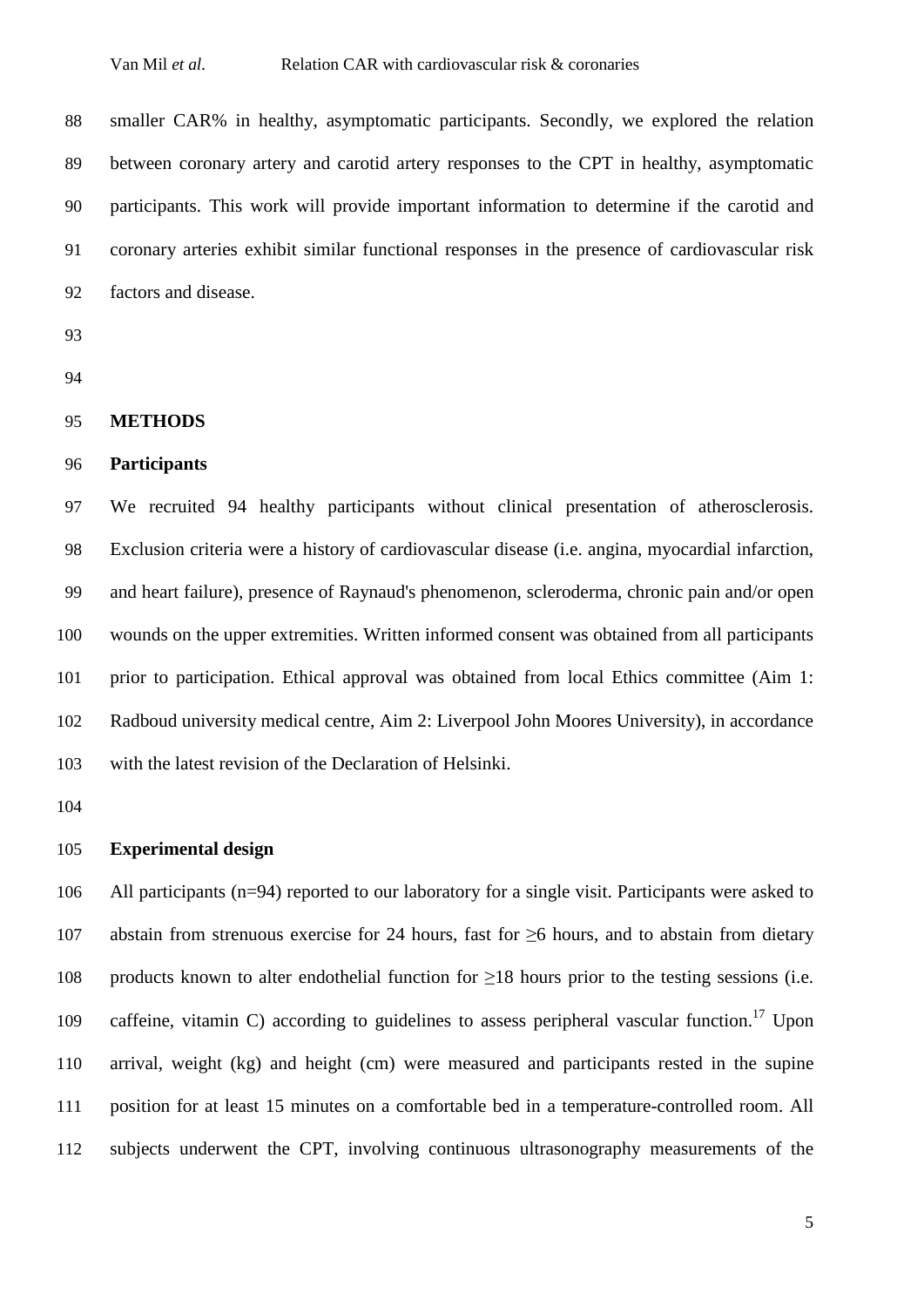carotid artery diameter and velocity as well as haemodynamics at baseline (1-min) and during (3-min) CPT. Peak changes in diameter during CPT, presented as the relative change from baseline, represents the CAR%. To reduce measurement error, procedures were repeated after 1 h and averaged for analyses. For Aim 1 (i.e. relationship CAR% & risk factors), we divided the entire study population (n=94) into young (n=50, age range 19-30 years) and older adults (n=44, age range 50-82 years). Cardiovascular risk profile was assessed in 50 participants (Radboud university medical centre, 44±21 years), who were divided in subjects with 0, 1 or  $\geq$  2 cardiovascular risk factors. These different subgroups are presented in Figure 1.

 For Aim 2 (i.e. CAR% *vs* coronary artery velocity), we studied a subgroup of 44 participants (Liverpool John Moores University), and simultaneously examined carotid artery diameter and left anterior descending coronary artery velocity responses using Doppler ultrasound during the CPT. Due to technical constraints 11 participants were excluded from analysis. This left us with 33 participants to assess the relation between CAR% and coronary artery 127 velocity responses to the CPT  $(37\pm17 \text{ years})$ .

### **Experimental measures**

 *Cold pressor test.* The CPT consisted of a 3-minute immersion of the left hand in a bucket of ice slush (~4.0ºC). The participant was positioned supine on a comfortable bed, facilitating arm movement of the left hand into the bucket of ice slush without significant movement of the neck to enable assessment of the carotid and coronary arteries. After a 1-minute baseline period, the participant immersed the hand up to the wrist in the ice slush for 3 minutes. The participant was instructed not to speak and breathe normally (to prevent hyperventilation) when the hand was submerged into the ice slush.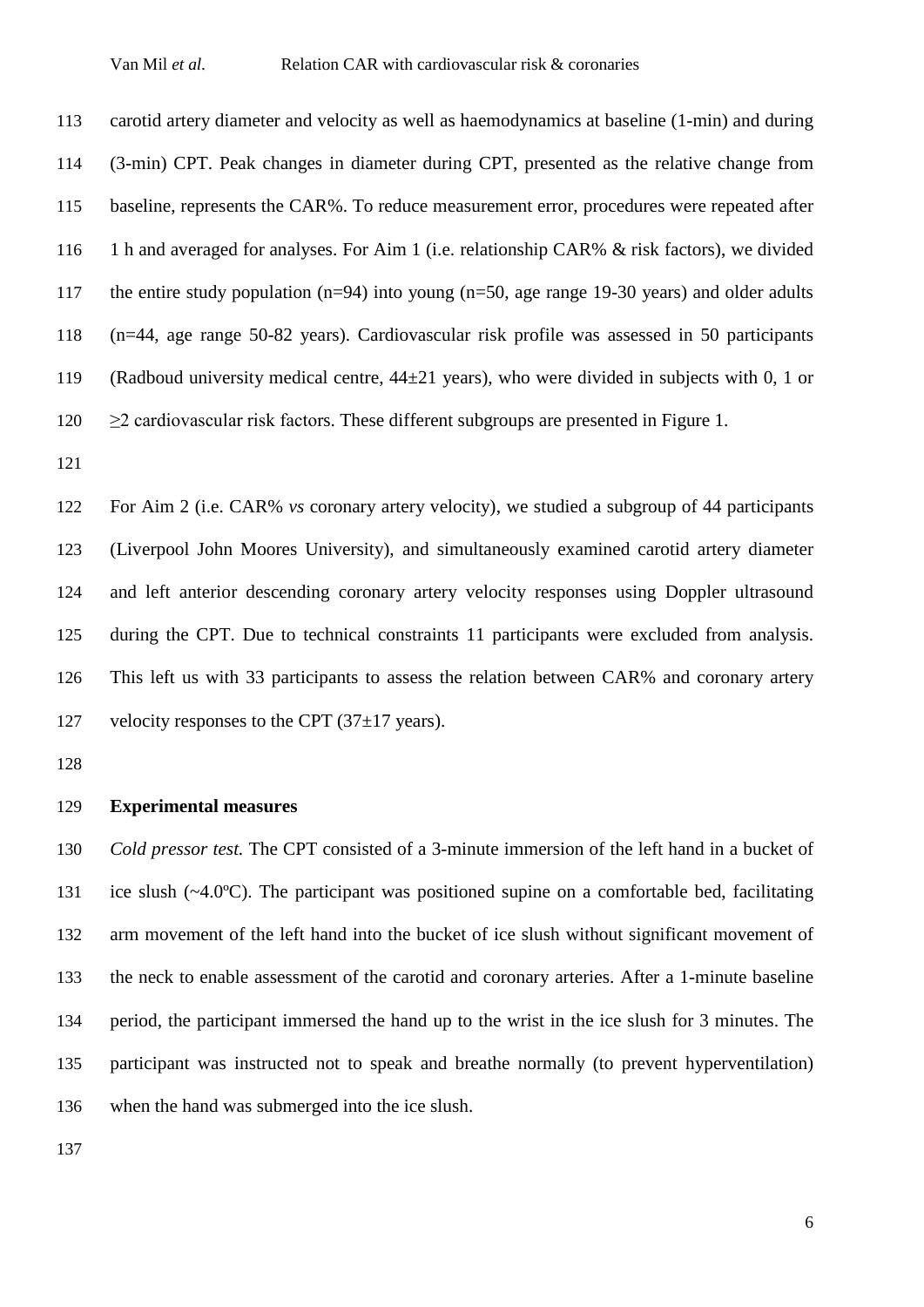*Carotid artery diameter, blood flow and shear rate.* Participants were positioned with the neck extended to allow assessment of the carotid artery. Left carotid artery diameter and red blood cell velocity were recorded continuously during baseline (1-minute) and CPT (3- minutes) with a 10-MHz linear array handheld probe attached to a high resolution ultrasound machine (Terason T3000, Aloka, United Kingdom). When an optimal image was found, the probe was held stable and the ultrasound parameters were set to optimise the longitudinal, B- mode image of the lumen-arterial wall interface. Continuous pulsed wave Doppler velocity assessments were also obtained and were collected at the lowest possible insonation angle (always <60º). Following a 1-minute baseline assessment of carotid artery diameter and velocity, the hand was immersed for 3-minutes with simultaneous and continuous assessment of carotid artery diameter and velocity.

 *Intima-media thickness*. Previous studies found carotid artery intima-media thickness (IMT) 151 to relate to cardiovascular risk and predict future cardiovascular disease.<sup>18</sup> To explore the relevance of studying CAR% *and* IMT, we included measurements of the IMT (mm) of the left common carotid artery. According to widely adopted recommendations, we measured the IMT approximately 2cm proximal to the bulbus. We recorded the IMT continuously for 10 seconds, in 2 different perpendicular planes (differing 90º). From the 2 measurements wall thickness was calculated. Analyses were performed with edge-detection and wall-tracking 157 software, as described elsewhere.<sup>19</sup>

 *Blood pressure and heart rate.* Before and during CPT, we continuously measured blood pressure using non-invasive photoplethysmography (Aim 1: Nexfin, BMEYE, Amsterdam, The Netherlands, Aim 2: Portapress, Finapres Medical Systems, Amsterdam, Netherlands).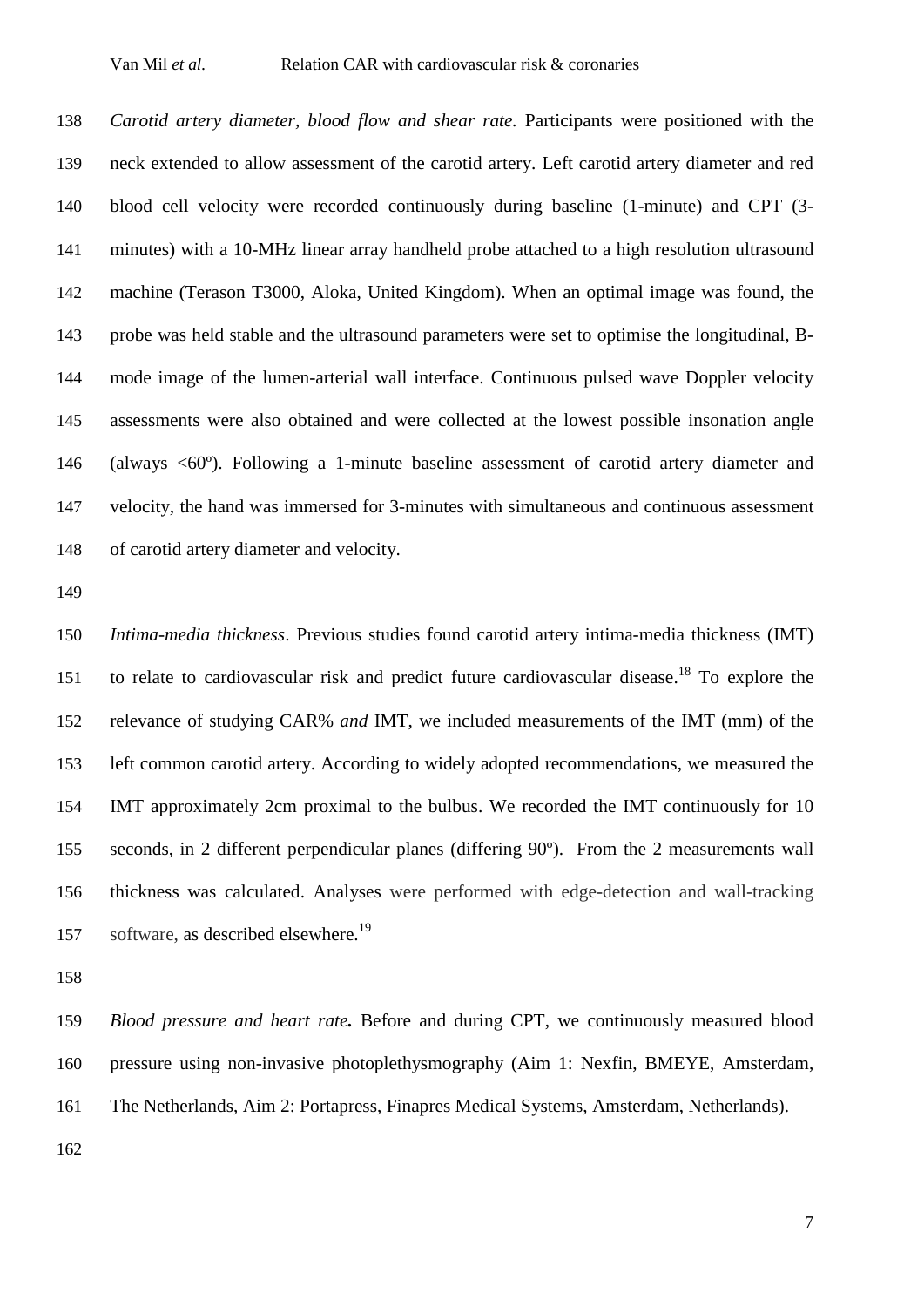*Cardiovascular risk factors (Aim 1; CAR% vs Risk factors).* For the subgroups of 50 participants, we performed additional assessment of cardiovascular risk factors. To examine systolic and diastolic blood pressure, we performed two assessments of blood pressure using the manual approach (sphygmomanometer, on the left arm). Hypertension was defined as 167 systolic pressure ≥140mmHg and/or diastolic pressure ≥90mmHg.<sup>20</sup> We reported diagnosis of type 1 or 2 diabetes mellitus and recorded (past and current) smoking habits. We used capillary blood to assess total cholesterol, high density lipoprotein cholesterol, low density lipoprotein cholesterol and triglycerides (35µL blood, Mission, ACON Laboratories, Inc., San 171 Diego, USA). Elevated cholesterol levels were defined as total cholesterol  $>5.0$  mmol/L.<sup>21-23</sup> Based on the presence of risk factors, these participants were subdivided in; *i.* 0 risk factors, *ii.* 1 risk factor, and *iii.* ≥2 risk factors.

 *Coronary artery responses (Aim 2; CAR% vs coronary artery).* In a subgroup of 33 176 participants ( $37\pm17$  years), left anterior descending (LAD) coronary artery velocity responses to the CPT were examined using transthoracic ultrasound, during simultaneous assessment of the CAR. Transthoracic assessment was performed by a highly experienced sonographer using a Vivid Q (GE Medical, Horten, Norway), with a 4 MHz phased array transducer. To this end, participants assumed a slightly left lateral position to allow access and measurement of the proximal end of the LAD from a modified parasternal window. When the vessel was detected (using color flow mapping), the Doppler sample volume was positioned in the vessel, to allow for real-time velocity assessment during the cardiac cycle. Acquisition of the 184 coronary velocity was obtained at baseline and during CPT.<sup>24</sup>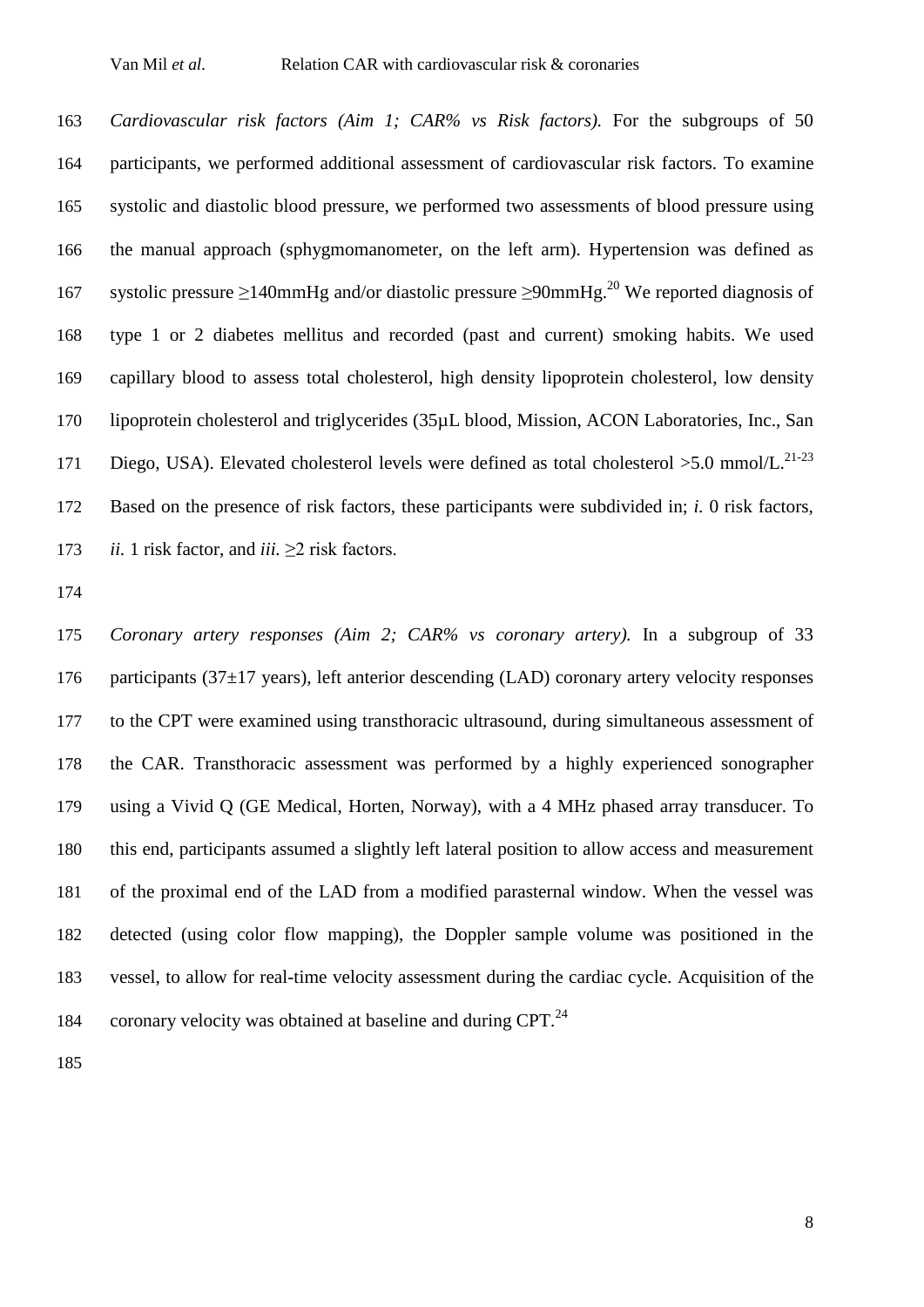#### **Data analysis**

 *Carotid artery diameter, velocity, blood flow and shear rate.* CAR% responses were assessed for both diameter and blood flow. Analysis of the carotid artery diameter was performed using custom-designed edge-detection and wall-tracking software, which is largely 190 independent of investigator bias, by a single blinded investigator.<sup>25</sup> Details of this technique 191 can be found elsewhere.<sup>26</sup> Baseline diameter, velocity, shear rate,<sup>25</sup> and blood flow were calculated as the mean of data acquired across the 1 minute preceding the CPT test. After submersion of the hand in ice slush, data were calculated as the mean value for 10-second intervals, involving 8-10 full cardiac cycles. Based on this data we calculated the peak diameter change (i.e. the 10-second bin with the highest value, CAR%) and area-under-the-196 curve for the diameter change during CPT (CAR<sub>AUC</sub>). The peak diameter change can refer to a maximum constriction *or* dilation. The direction of this change was determined by a 198 positive (i.e. dilation) or negative (i.e. constriction) CAR<sub>AUC</sub>. In keeping with previous work, 199 we also calculated the diameter change at 90 seconds  $(CAR_{90})$ .<sup>17</sup> Reproducibility (coefficient of variation, CV) of diameter responses to CPT was assessed with a 1- and 24-hour interval. Within-day CV for baseline and peak diameters was 2.2 and 2.6%, whilst day-to-day CV were 2.3% and 2.7%. Furthermore, the CAR% (i.e. maximum change in diameter) showed a within-day reproducibility of 2.6% and between-day reproducibility of 2.8%.

 *Blood pressure and heart rate.* Analyses included baseline and peak mean arterial pressure (MAP, mmHg), and baseline and peak heart rate (HR, beats per minute). Analyses were performed in labchart (LabChart 7, ADInstruments, Colorado Springs, USA) and/or excel. Both MAP and HR were averaged per 30 second bins for analyses. All values were averaged over the 2 CPTs.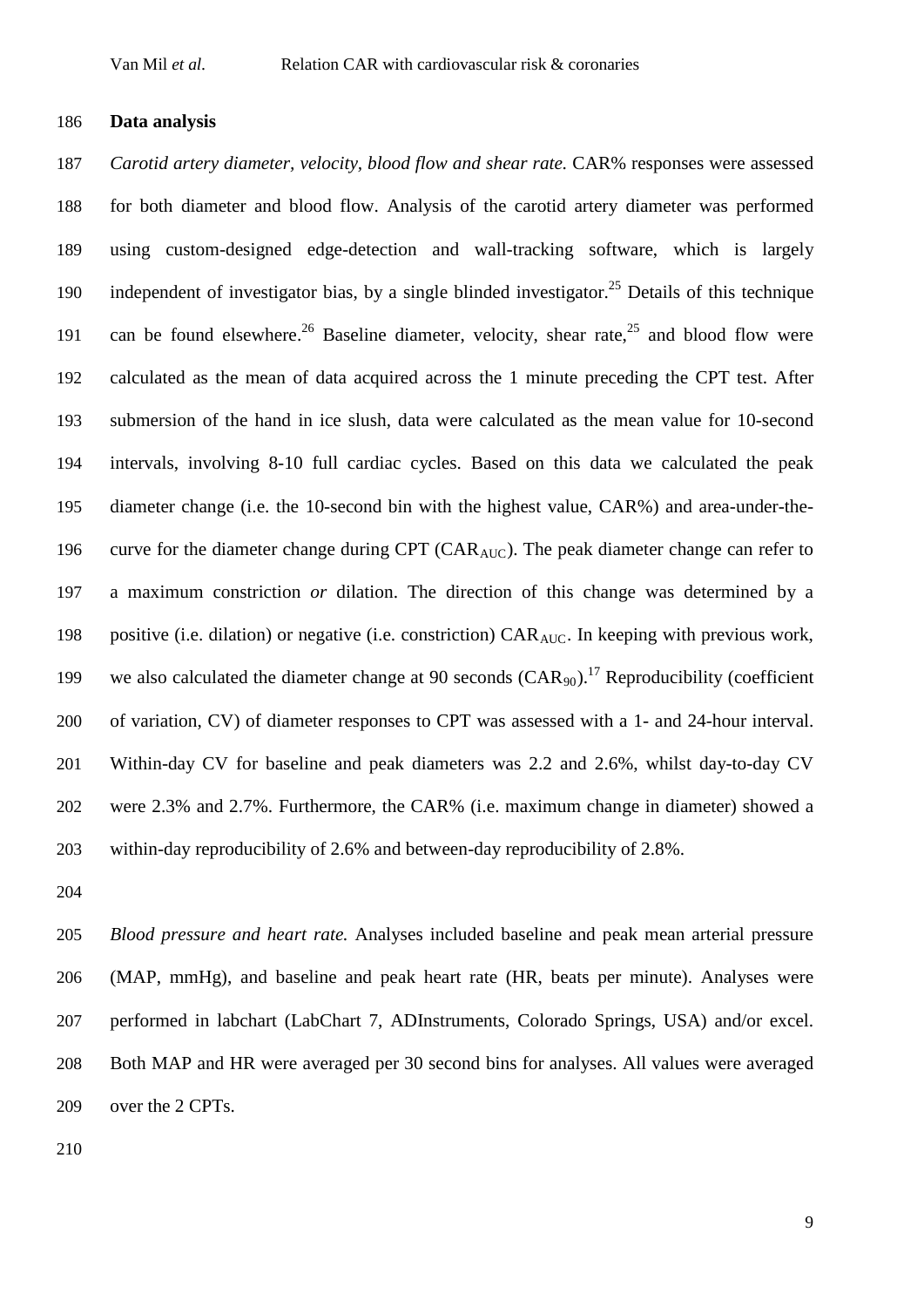*Coronary artery responses.* All images were exported to DVD in raw format, for offline analyses. The coronary blood velocity was analysed using commercially available software (EchoPAC Version 7.0; GE Medical, Horten, Norway). Measurements were performed at both baseline and during CPT and included peak systolic (S), peak diastolic (D) velocity and the velocity time integral (VTI).

#### **Statistical analysis**

218 All data were presented as mean  $\pm$  SD unless stated otherwise. Statistical analysis was done using IBM SPSS Statistics 20.0 (IBM SPSS, IBM Corp., Armonk, NY, USA). For Aim 1, we examined differences between young and older groups using an independent Students' *t*-tests (when data were normally distributed, following Kolmogorov-Smirnov tests of normality) or 222 Mann-Whitney U tests (when data was not normally distributed). Effects of CPT differences between the groups (young *vs* older, and 0 *vs* 1 *vs* ≥2 risk factors) and time (baseline *vs* CPT) was assessed by 2-way repeated measures ANOVAs. Subsequently, 50 individuals with assessment of traditional cardiovascular risk factors were categorised into presence of 0, 1 or  $\geq$  2 cardiovascular risk factors. A one-way ANOVA (data normally distributed) or Kruskal- Wallis (data not normally distributed) was adopted to examine differences in our primary outcome parameters between groups. A Pearson's correlation was adopted to assess the relation between CAR% (i.e. carotid artery function) and carotid artery intima-media thickness and diameter (i.e. carotid artery structure). For Aim 2, we first examined the change in carotid artery diameter and LAD velocity in response to CPT using a paired Student's *t*- tests. Pearsons' correlation coefficient was used to explore the relation between the change in carotid artery diameter (i.e. CAR%) and change in coronary artery velocity (i.e. VTI).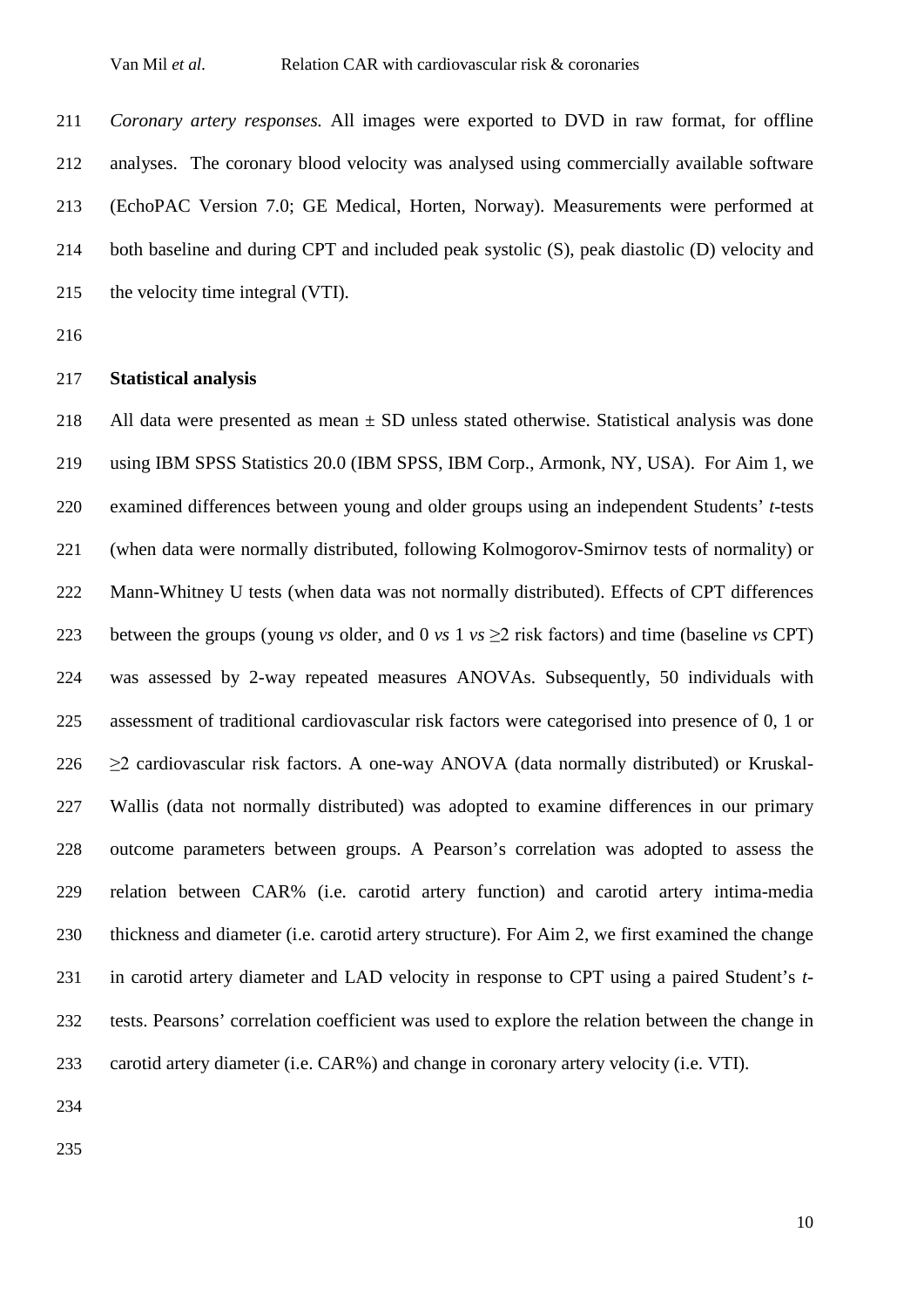#### **RESULTS**

 In healthy young subjects, CPT caused a gradual increase in carotid artery diameter that peaked around 90 seconds and, subsequently, returned towards baseline (Figure 2A). Carotid artery velocity and blood flow showed a gradual (~15%), but significant increase across the 3- minutes of the CPT-response (Figure 2B-C). Interestingly, shear rate remained around baseline levels until 90/100 seconds, after which it showed a marginal (~10%) increase (Figure 2D).

#### **Aim 1: CAR%** *versus* **cardiovascular risk factors**

 *Young and older participants.* Older participants demonstrated higher weight and BMI, but no differences in height (Table 1). Systolic and diastolic blood pressure were higher in older compared to young participants (Table 1). Mean arterial pressure was lower in young compared to the older group, whilst heart rate was not different between groups (Table 2). Carotid artery diameter was larger in the older group than in young participants, whilst carotid artery shear rate was higher in the young group (Table 2). CPT induced a significant increase in heart rate and mean arterial pressure in both groups, with older participants demonstrating a larger increase in heart rate and a larger increase in mean arterial pressure (Table 2). Both groups demonstrated a significant increase in carotid artery diameter in response to the CPT (Table 2). The diameter response during the CPT was significantly larger in young compared to older humans when data were presented as the peak diameter change (i.e. CAR%), area-256 under-the-curve across the 3-minute CPT (i.e. CAR<sub>AUC</sub>) and diameter change at 90-seconds 257 (i.e.  $CAR_{90}$ ) (Table 2, Figure 3A).

 *Cardiovascular risk factors.* Cholesterol and LDL levels were highest in those with 1 RF 260 compared to 0 or  $\geq$  2 RF, whilst no differences between groups were found for any of the other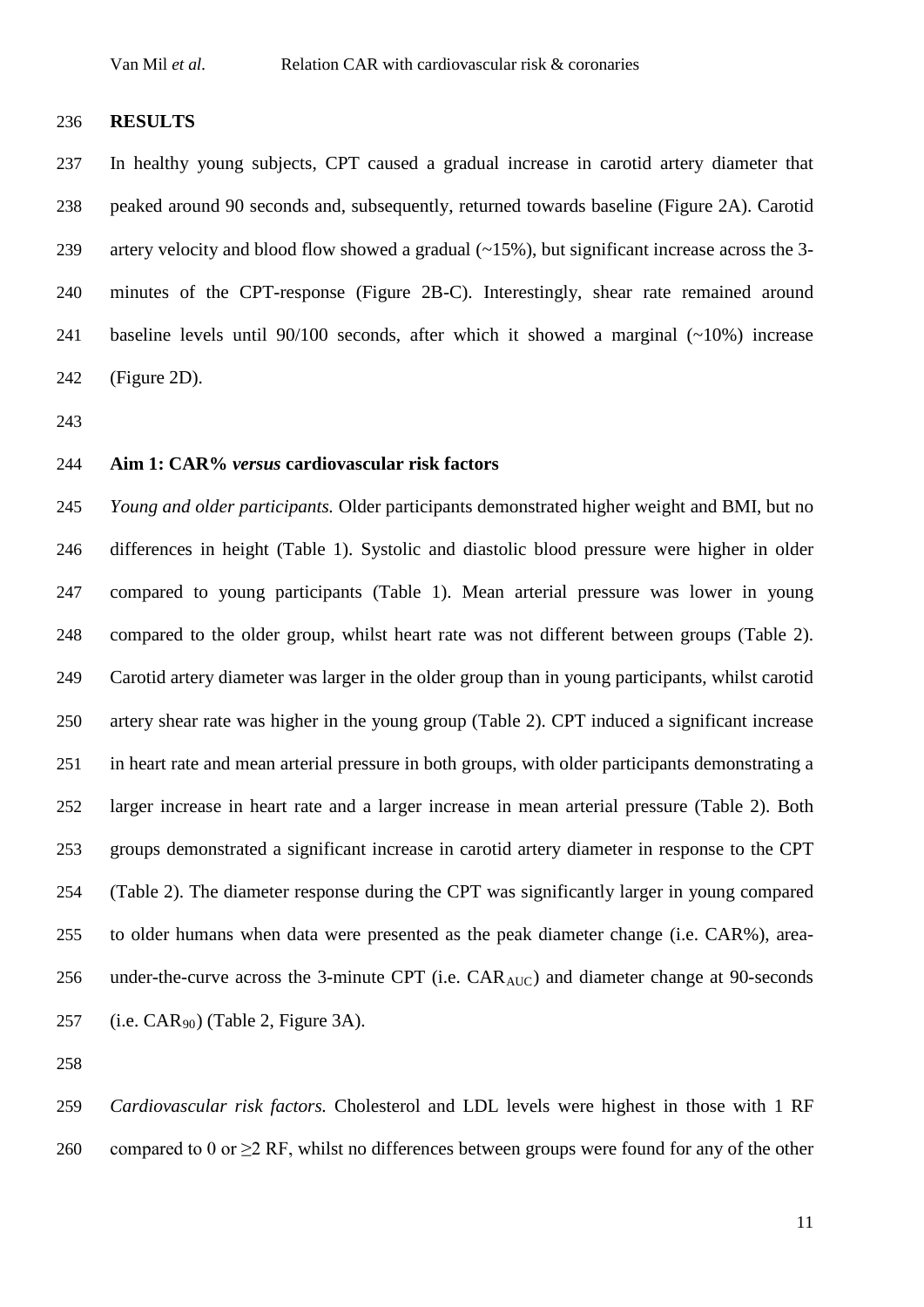261 parameters (Table 3). We found a significantly different CAR%,  $CAR_{AUC}$  and  $CAR_{90}$  across the 3 groups (Figure 3B, Table 3), with a smaller carotid artery dilation observed in the 263 presence of more cardiovascular risk factors. Specifically, we found that participants with  $\geq$ 2 risk factors showed a smaller dilation compared to those without risk factors (Table 3). In line with the CAR%, carotid artery diameter, IMT, and IMT ratio (i.e. intima-media thickness/baseline diameter) were higher in participants with more risk factors (Table 3). However, no significant correlation was found between CAR% and carotid artery baseline diameter (r= -0.16, *P=*0.274), IMT (r= -0.09, *P=*0.524), or IMT ratio (r= -0.06, *P=*0.678).

### **Aim 2: CAR%** *versus* **coronary artery**

 The CPT caused a significant increase in heart rate, mean arterial pressure, and carotid artery flow, velocity and shear rate (Table 4). A significant increase in carotid artery diameter was 273 found when presented as  $CAR\%$ ,  $CAR_{AUC}$  and  $CAR_{90}$  (Table 4). Furthermore, a significant increase in LAD velocity was found during the CPT (Table 4). We found a significant, positive correlation between the CAR% and the change in LAD velocity time integral (r=0.486, *P*<0.004, Figure 4). A significant, positive correlation was also found between changes in carotid artery velocity and flow, and the change in LAD velocity time integral (r=0.402, *P=*0.021, and r=0.368, *P=*0.035, respectively). This relation between carotid and 279 coronary artery responses was reinforced when data were presented as  $CAR_{90}$ , but not for CARAUC (r=0.361 and 0.258, *P=*0.039 and 0.146, respectively).

#### **DISCUSSION**

 In this study we explored the relationship between age, cardiovascular risk factors and CAR% and whether carotid artery responses to CPT reflect coronary artery vascular function. We found that the CPT induces carotid artery dilation in healthy, asymptomatic young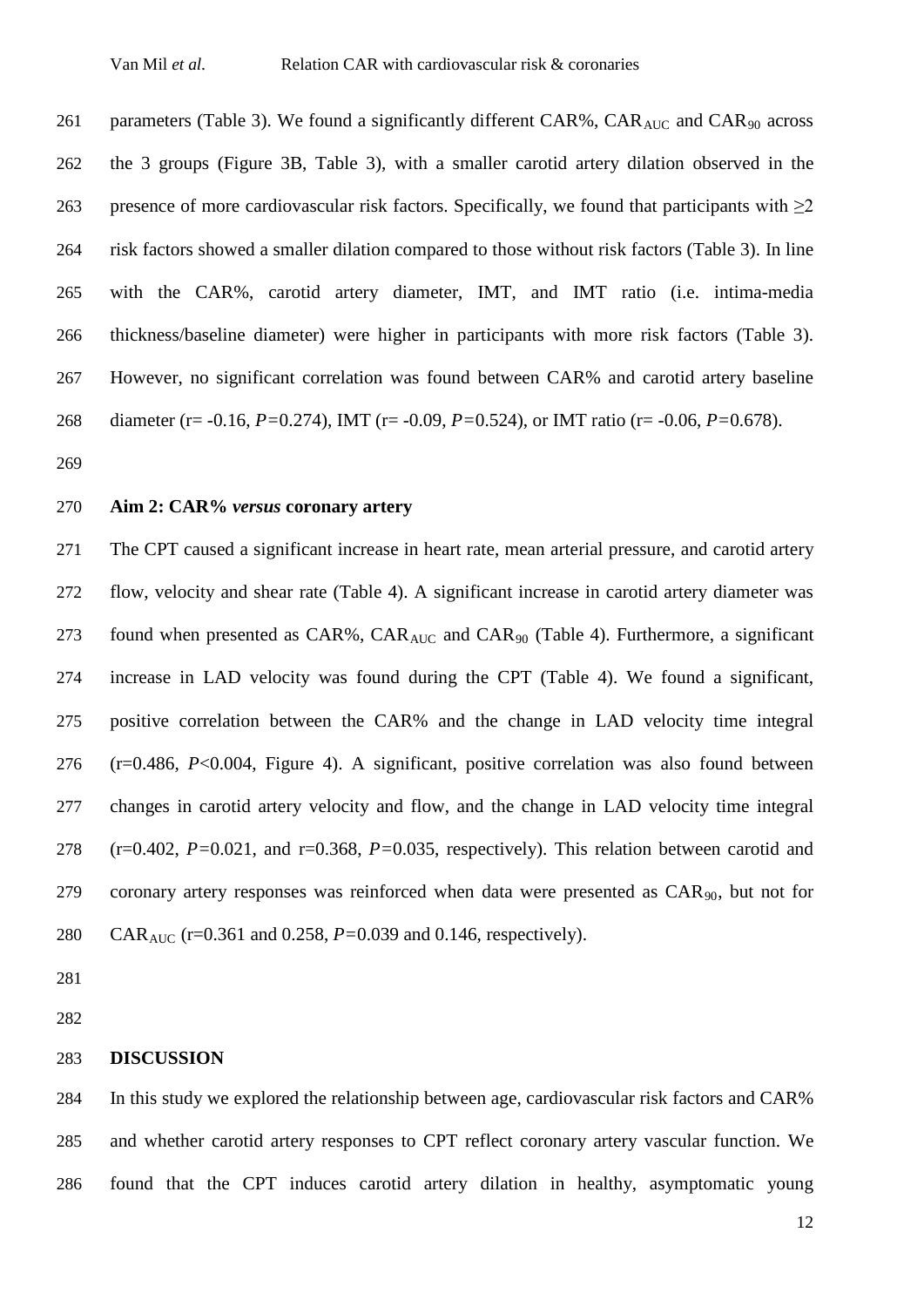participants, with no changes in shear rate. This highlights the ability of the carotid artery to dilate in response to the CPT, a functional change that is unlikely to be related to shear- mediated responses, as the dilation response of the carotid artery preceded any change in shear. Secondly, the CAR% was significantly attenuated in healthy, asymptomatic older participants, whilst presence of traditional cardiovascular risk factors was also associated with a smaller CAR%. These findings cannot be ascribed to structural characteristics of the carotid artery diameter (i.e. diameter or intima-media thickness), given the absence of a significant correlation between CAR% and these factors. Finally, a moderate-to-strong correlation was apparent between carotid artery dilation (i.e. diameter and velocity) and coronary artery dilator (i.e. velocity) responses to the CPT. These observations provide evidence that the CAR%, most likely independent of carotid artery structural characteristics, may represent a valuable test to assess arterial function and health and that it reflects coronary artery vasomotor function.

 Our study reveals the novel observation that, in a healthy, asymptomatic population, who generally demonstrate carotid artery dilation in response to the CPT, the CAR% successfully distinguishes between subjects with incremental number of risk factors. Also carotid artery IMT and diameter, both predictors for CV risk,<sup>18</sup> were different between groups, with a higher value for those with ≥2 traditional cardiovascular risk factors. Since we found no correlation between CAR% and carotid IMT or diameter, it is possible that CAR% provides information that is independent from that of measures of carotid artery structure (i.e. diameter and IMT). This observation provides further support that CAR% may represent relevant information on CV risk.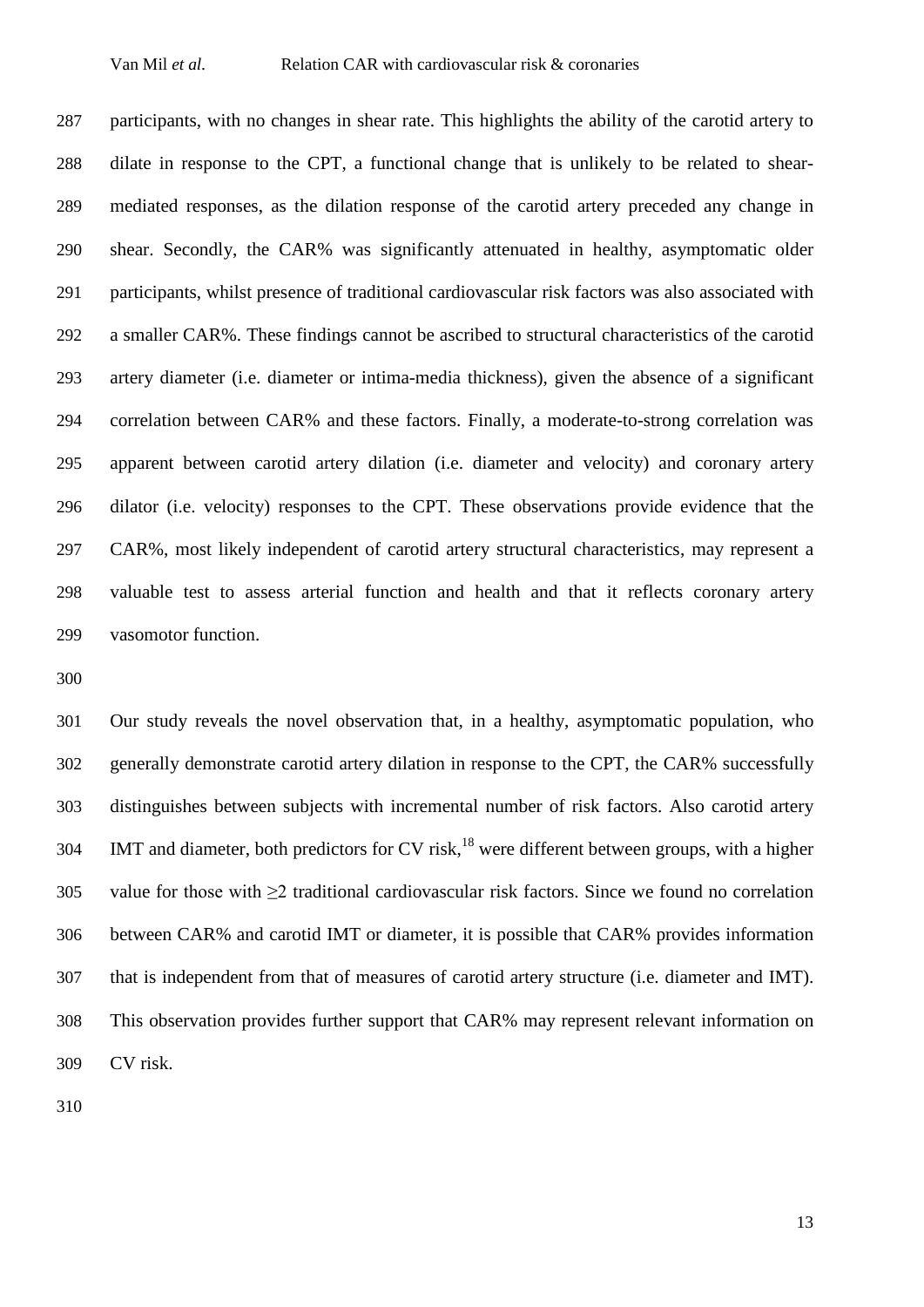Ideally, a test of (peripheral) vascular function related to CV risk should also reflect vascular health of coronary vessels, since coronary arteries are prone to the development of atherosclerosis and cardiovascular events. Previous studies have explored the relationship 314 between measures of coronary and peripheral artery vascular function.<sup>14, 16</sup> In line with these studies, carotid artery and coronary artery responses to the CPT show a moderate-to-strong correlation, a finding that is reinforced by earlier cross-study observations of comparable coronary and carotid artery responses to the CPT; dilation in healthy subjects or constriction 318 in those with coronary artery disease.<sup>2, 4, 10</sup> The ability for marked vasomotion of the carotid artery during the CPT is different to peripheral conduit arteries that typically show negligible 320 change in diameter.<sup>27, 28</sup> This further highlights the potential relevance for studying the carotid artery as a surrogate for coronary artery vascular function, since both of these conduit vessels demonstrate similar responses to the CPT. The agreement between the coronary and carotid artery responses to the CPT somewhat contrasts with the lack of correlation between measures of carotid artery atherosclerosis (i.e. intima-media thickness) and coronary artery 325 atherosclerosis (i.e. plaque burden).<sup>18</sup> Our data, nonetheless, suggest that functional, rather than structural, measures in the two vascular beds may be related.

 The ability of the carotid artery to dilate (or constrict) during the CPT raises questions regarding the potential underlying mechanisms. Whilst no extant study has examined the carotid artery, several studies explored pathways contributing to coronary artery vasomotion 331 to the CPT.<sup>1, 2, 4, 6-9, 29</sup> First, the diameter change to the CPT may be endothelium-dependent, since coronary artery responses to the CPT and acetylcholine (i.e. an endothelium-dependent 333 stimulus) show similarity in vasomotion.<sup>4, 29</sup> To explain diameter response to the CPT, an increase in shear stress during CPT may contribute to an endothelium-dependent 335 vasodilation.<sup>30</sup> However, the increase in shear rate during CPT occurred *after* occurrence of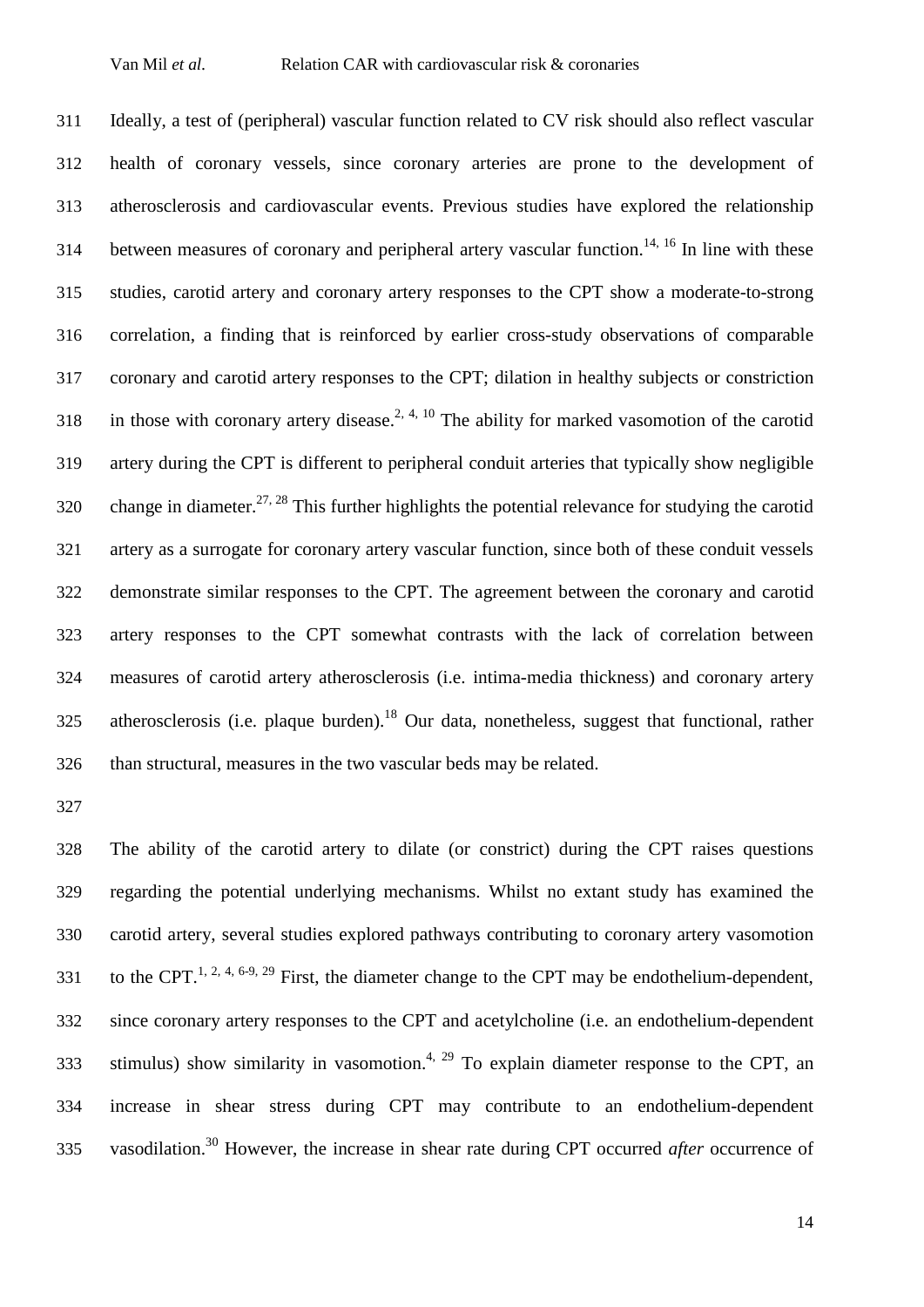the peak diameter (Figure 2), making changes in shear an unlikely explanation for carotid artery dilation. Another possibility is that the increase in blood pressure accounts for the diameter response to CPT. Indeed, we found a relation between increase in MAP and CAR%. However, the magnitude of increase in MAP did not differ between groups, whilst an increase in MAP was also observed in those who demonstrate a decrease in CAR%. This suggests that the increase in MAP is unlikely causally linked to carotid diameter changes. This notion is further supported when examining the timing of the peak responses, since peak diameter precede peak blood pressure responses by ~30 seconds. Nonetheless, we cannot exclude the possibility that increases in blood pressure contribute (partly) to the CAR%. Alternatively, the release of catecholamines during the CPT may contribute to vasomotion of the carotid artery 346 during CPT,  $31, 32$  with some work linking catecholamines (e.g. norepinephrine [NE]) to 347 coronary artery dilation in healthy vessels or constriction in diseased arteries.<sup>2, 29</sup> More specifically, NE may contribute to vasodilation via endothelium-dependent release of 349 vasodilators,<sup>1, 33</sup> whilst a direct impact of NE on smooth muscle cells causes 350 vasoconstriction.<sup>34, 35</sup> The balance between both effects may ultimately determines the vasomotor response, which could be influenced by endothelium dysfunction. Although these mechanisms were explored in coronary arteries, comparable mechanisms may be present in the carotid artery during the CPT. Further research is required to characterize the physiology of the carotid artery responses to sympathetic stimulation using the CPT.

*Clinical relevance.* Previous studies adopting invasive intracoronary Doppler catheters<sup>2, 4, 29</sup> 357 and quantitative angiography,  $2, 4, 9, 29$  have shown strong predictive capacity of coronary artery 358 responses to sympathetic stimuli for future CV disease and/or events.<sup>6, 7, 9</sup> Our observation of agreement between coronary and carotid artery responses to the CPT, combined with the relation of the CAR% with age and cardiovascular risk factors, suggest the potential utility of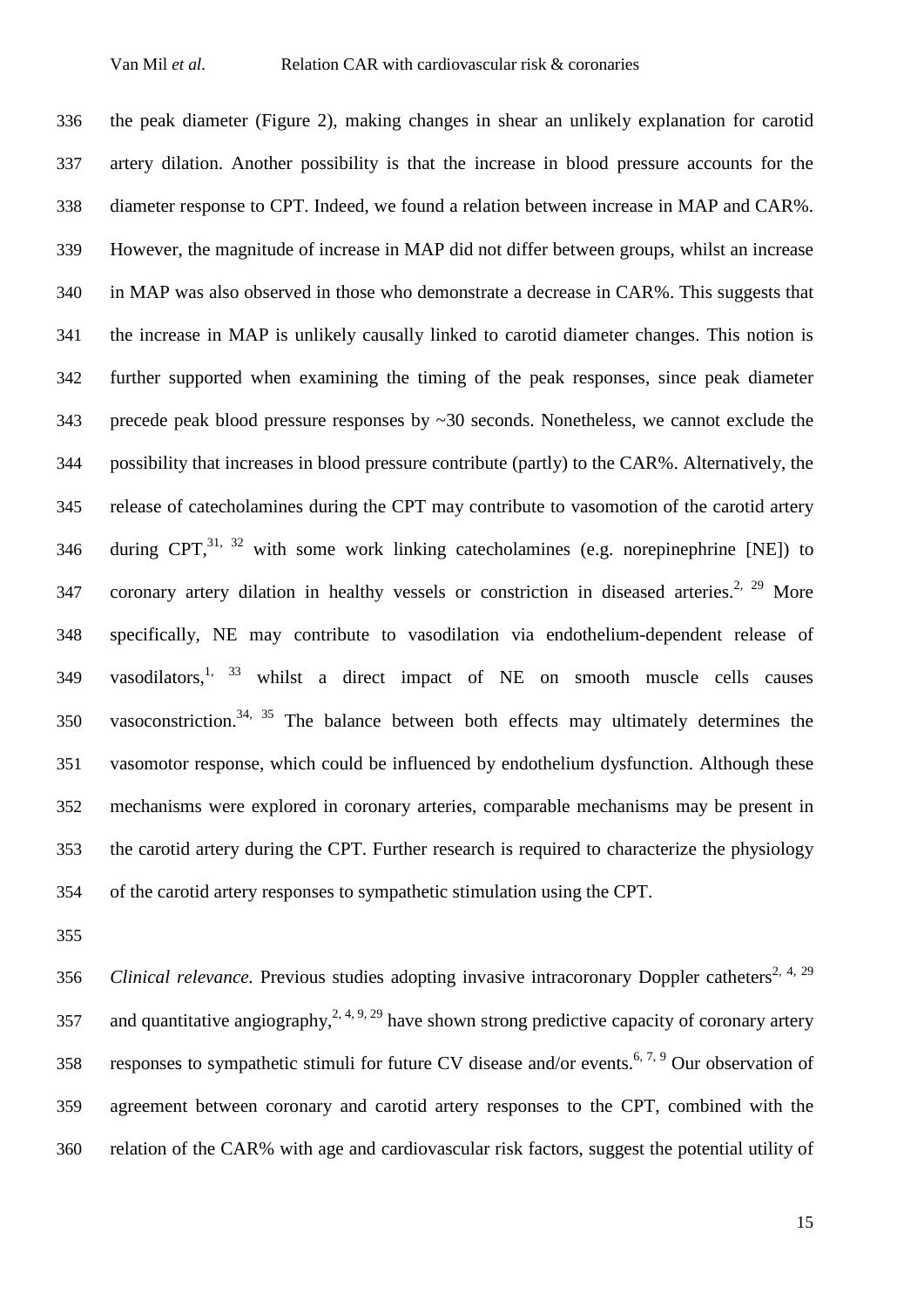the CAR% test. This is further supported by the observation that the CAR% provides information that seems independent from that of structural measures of the carotid artery, i.e. diameter and intima-media thickness. The potential use is further emphasised since it is easy applicable, simple, cheap, non-invasive, and requiring a minimum of training.

 *Limitations.* We choose to group the number of cardiovascular risk factors, rather than explore the impact of individual risk factors, on the CAR%. Examining all individual risk factors would require a markedly larger sample size to properly perform statistical analyses, whilst our aim was to explore the relation between cardiovascular risk factors and the newly introduced CAR% in asymptomatic subjects. We strongly recommend future studies to explore the impact of individual risk factors to better understand how traditional risk factors affect CAR%. Secondly, due to technical restrictions, we were unable to collect LAD diameter to correlate diameter changes between both arteries. Since changes in diameter will affect measures of velocity, we may have underestimated the true correlation between both arteries in response to the CPT. Nonetheless, the significant correlation between both vascular beds, including the significant correlation between carotid artery and coronary artery velocities, emphasises the agreement between coronary and carotid responses to the CPT.

 In conclusion, in the present study we found that older age and the presence of cardiovascular risk factors is related to a lower CAR%. Therefore, CAR% may represent a valuable technique to assess cardiovascular risk, which may be used in addition to structural measures of the carotid artery (i.e. diameter and intima-media thickness). In addition, the CAR% shows a good correlation with coronary artery responses to the CPT, which suggests that the CAR% represents a surrogate for coronary artery vasomotor function.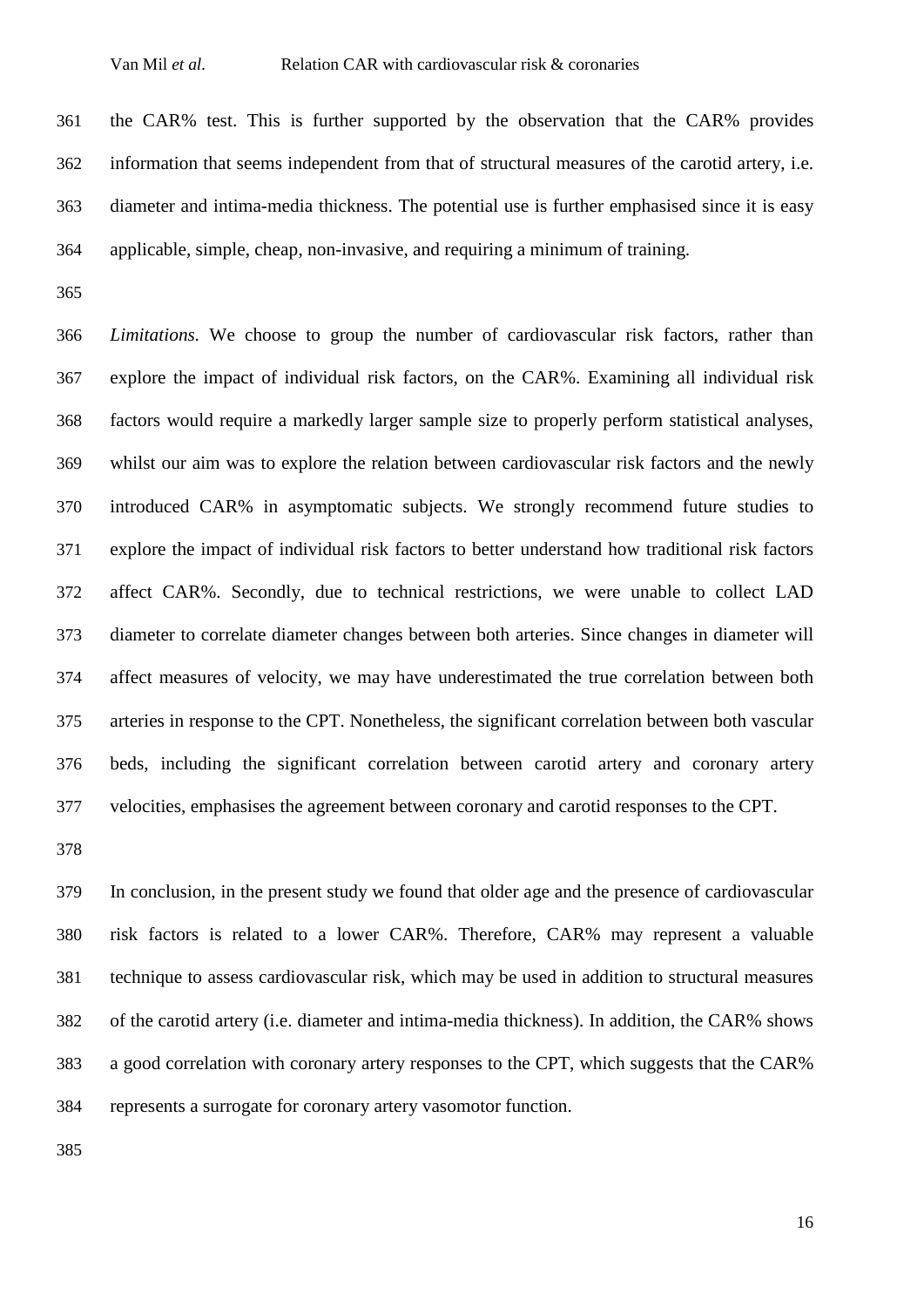# **AUTHOR CONTRIBUTIONS**

- DHJT and DLO designed the study. DHJT, DJG and MTEH ensured funding of the project
- and discussed the feasibility and study design. ACCMM, YH, FO, AH, NB, EAD, NH and
- DLO were involved in data collection and analysis. ACCMM, DHJT performed the statistical
- analysis. All authors contributed to the interpretation of the data, writing of the manuscript
- and provided approval of the final version.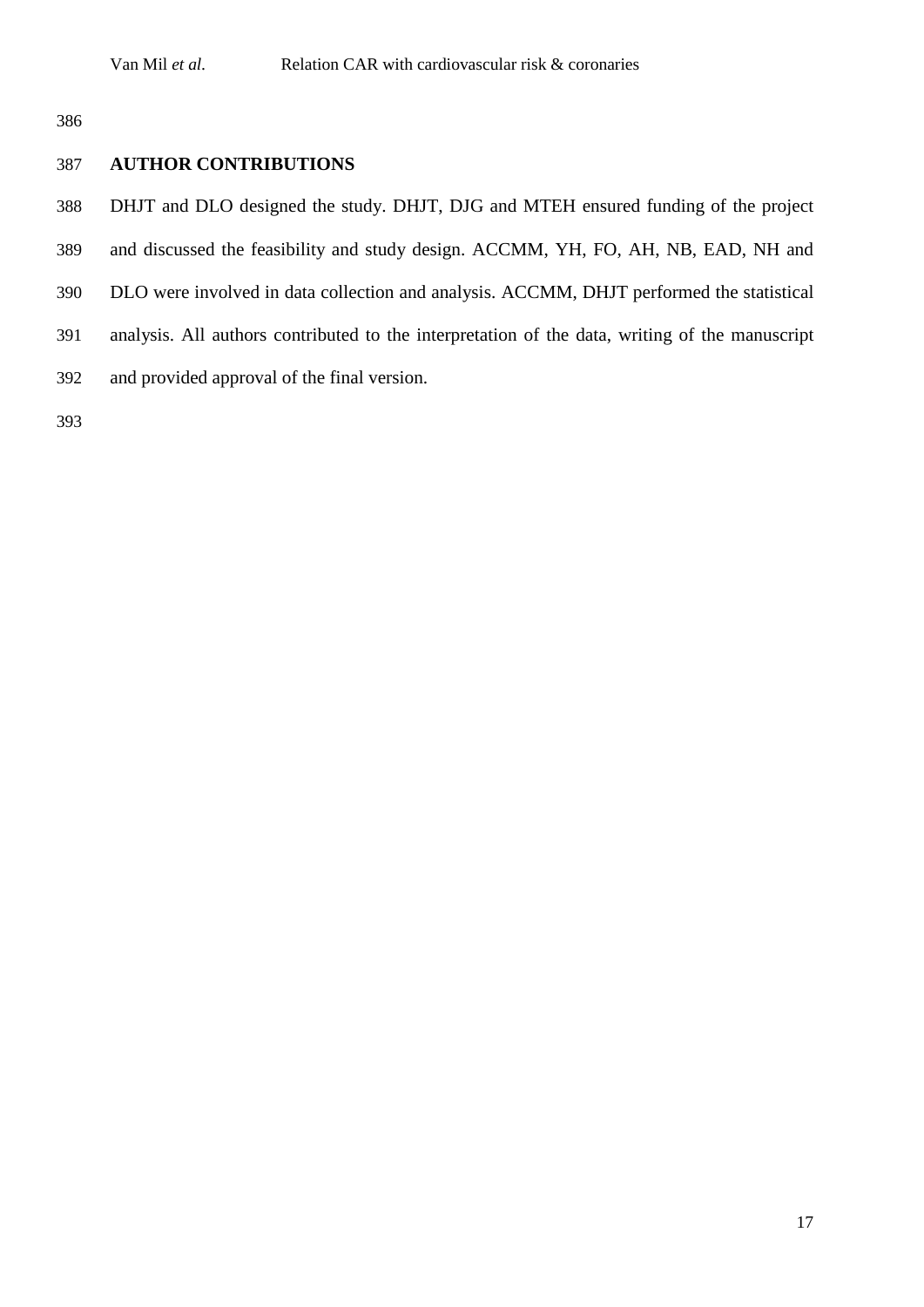### **REFERENCE LIST**

- 1. Monahan KD, Feehan RP, Sinoway LI, Gao Z. Contribution of sympathetic activation to coronary vasodilatation during the cold pressor test in healthy men: Effect of ageing. *J Physiol*. 2013;591:2937-2947
- 2. Nabel EG, Ganz P, Gordon JB, Alexander RW, Selwyn AP. Dilation of normal and
- constriction of atherosclerotic coronary arteries caused by the cold pressor test.
- *Circulation*. 1988;77:43-52
- 3. Zeiher AM, Drexler H, Wollschlager H, Just H. Modulation of coronary vasomotor tone in humans. Progressive endothelial dysfunction with different early stages of coronary atherosclerosis. *Circulation*. 1991;83:391-401
- 4. Zeiher AM, Drexler H, Wollschlaeger H, Saurbier B, Just H. Coronary vasomotion in response to sympathetic stimulation in humans: Importance of the functional integrity of the endothelium. *J Am Coll Cardiol*. 1989;14:1181-1190
- 5. Zeiher AM, Drexler H, Wollschlager H, Just H. Endothelial dysfunction of the
- coronary microvasculature is associated with coronary blood flow regulation in

patients with early atherosclerosis. *Circulation*. 1991;84:1984-1992

- 6. Nitenberg A, Chemla D, Antony I. Epicardial coronary artery constriction to cold
- pressor test is predictive of cardiovascular events in hypertensive patients with
- angiographically normal coronary arteries and without other major coronary risk
- factor. *Atherosclerosis*. 2004;173:115-123
- 7. Nitenberg A, Valensi P, Sachs R, Cosson E, Attali JR, Antony I. Prognostic value of
- epicardial coronary artery constriction to the cold pressor test in type 2 diabetic
- patients with angiographically normal coronary arteries and no other major coronary
- risk factors. *Diabetes care*. 2004;27:208-215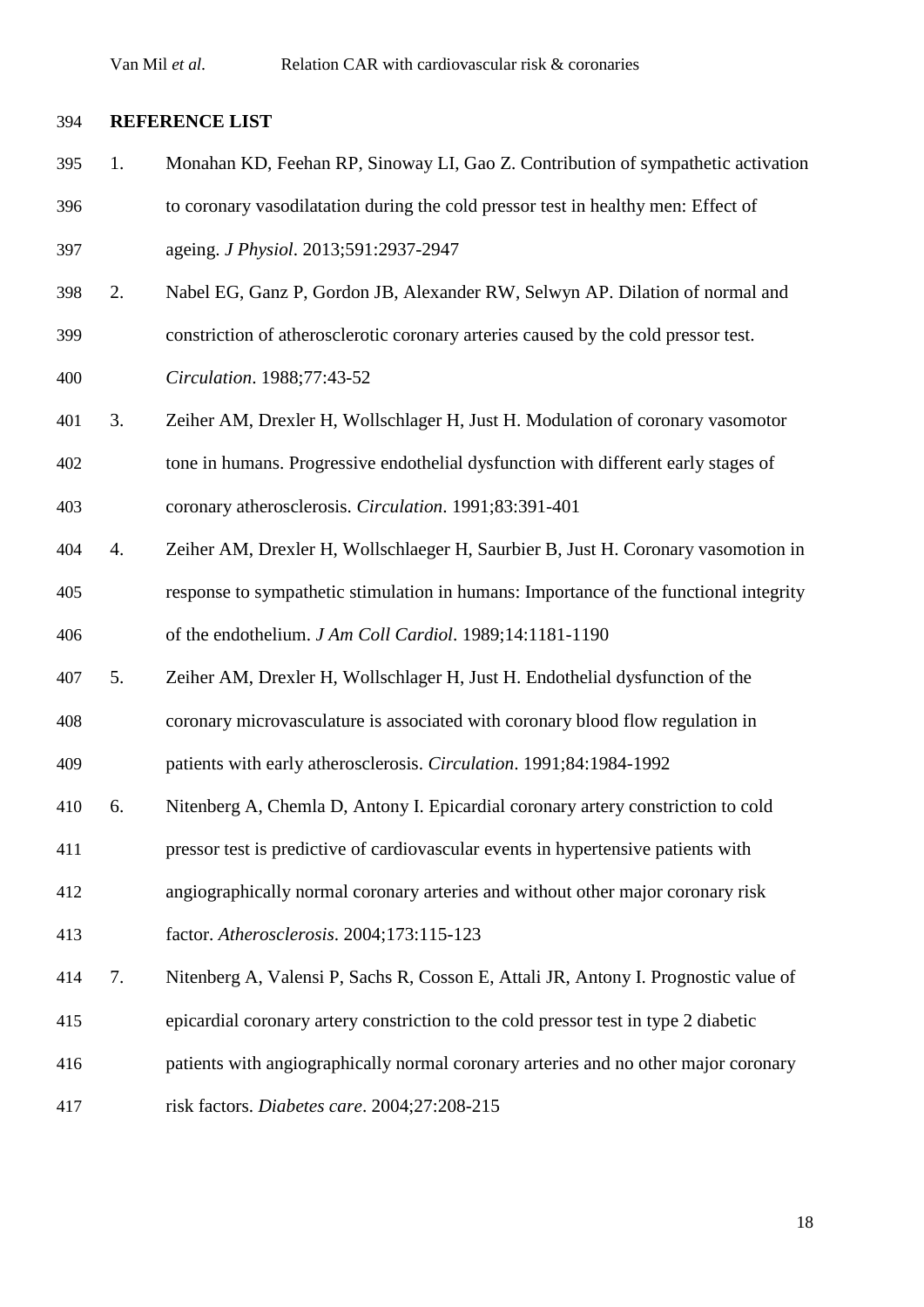8. Dubois-Rande JL, Dupouy P, Aptecar E, Bhatia A, Teiger E, Hittinger L, et al.

- Comparison of the effects of exercise and cold pressor test on the vasomotor response
- of normal and atherosclerotic coronary arteries and their relation to the flow-mediated mechanism. *Am J Cardiol*. 1995;76:467-473
- 9. Schachinger V, Britten MB, Zeiher AM. Prognostic impact of coronary vasodilator
- dysfunction on adverse long-term outcome of coronary heart disease. *Circulation*.

2000;101:1899-1906

- 10. Rubenfire M, Rajagopalan S, Mosca L. Carotid artery vasoreactivity in response to sympathetic stress correlates with coronary disease risk and is independent of wall thickness. *J Am Coll Cardiol*. 2000;36:2192-2197
- 11. Yeboah J, Crouse JR, Hsu FC, Burke GL, Herrington DM. Brachial flow-mediated dilation predicts incident cardiovascular events in older adults: The cardiovascular health study. *Circulation*. 2007;115:2390-2397
- 12. Takase B, Uehata A, Akima T, Nagai T, Nishioka T, Hamabe A, et al. Endothelium-dependent flow-mediated vasodilation in coronary and brachial arteries in suspected
- coronary artery disease. *Am J Cardiol*. 1998;82:1535-1539, A1537-1538
- 13. Brolin EB, Agewall S, Brismar TB, Caidahl K, Tornvall P, Cederlund K. Neither
- endothelial function nor carotid artery intima-media thickness predicts coronary
- computed tomography angiography plaque burden in clinically healthy subjects: A

cross-sectional study. *BMC cardiovascular disorders*. 2015;15:63

- 14. Anderson TJ, Phillips SA. Assessment and prognosis of peripheral artery measures of vascular function. *Progress in cardiovascular diseases*. 2015;57:497-509
- 15. Takase B, Hamabe A, Satomura K, Akima T, Uehata A, Ohsuzu F, et al. Close
- relationship between the vasodilator response to acetylcholine in the brachial and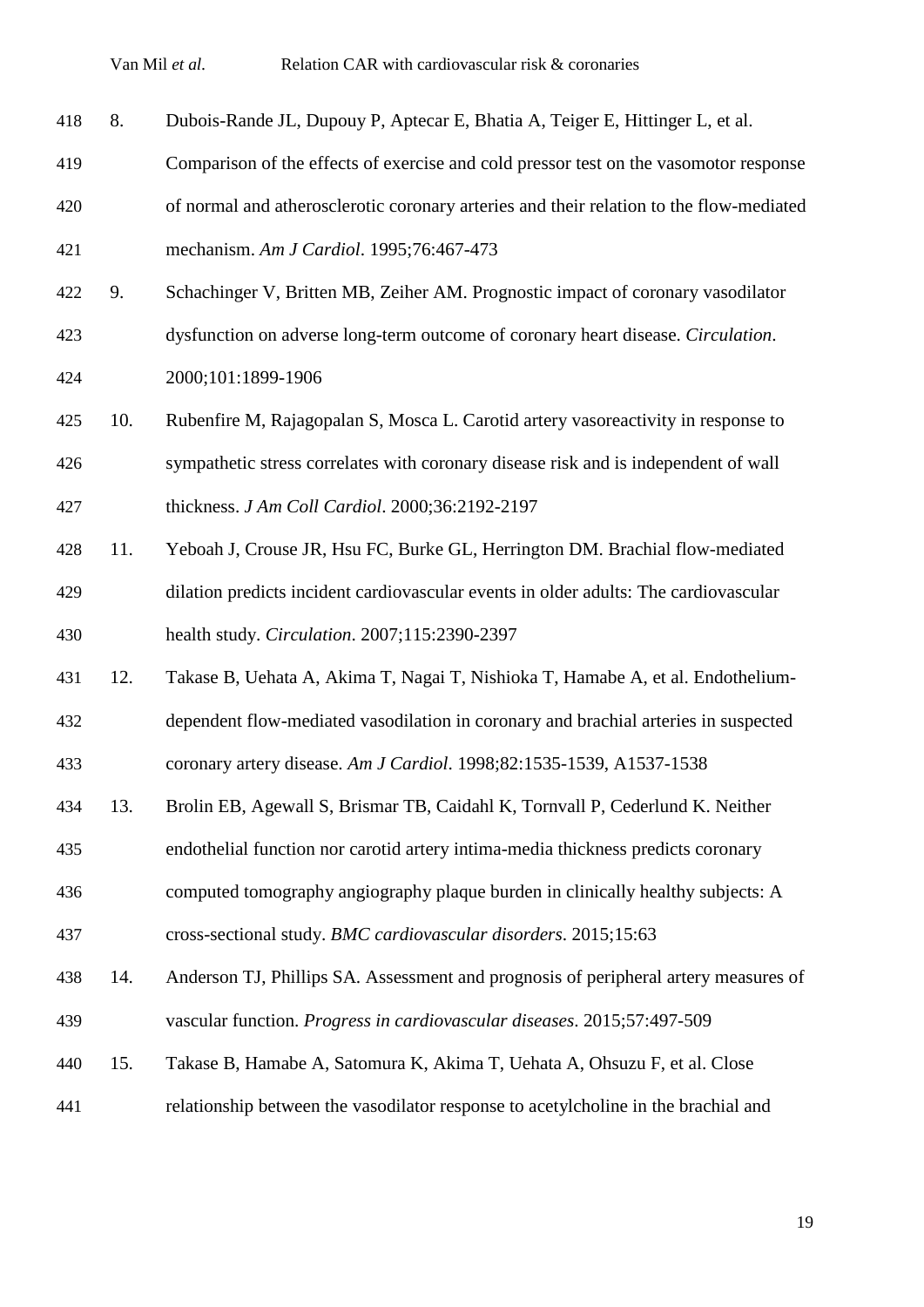| 442 | coronary artery in suspected coronary artery disease. International journal of |
|-----|--------------------------------------------------------------------------------|
| 443 | $cardiology. 2005; 105:58-66$                                                  |

16. Anderson TJ, Uehata A, Gerhard MD, Meredith IT, Knab S, Delagrange D, et al.

 Close relation of endothelial function in the human coronary and peripheral circulations. *J Am Coll Cardiol*. 1995;26:1235-1241

- 17. Thijssen DH, Black MA, Pyke KE, Padilla J, Atkinson G, Harris RA, et al.
- Assessment of flow-mediated dilation in humans: A methodological and physiological guideline. *Am J Physiol Heart Circ Physiol*. 2011;300:H2-12
- 18. Lorenz MW, Markus HS, Bots ML, Rosvall M, Sitzer M. Prediction of clinical
- cardiovascular events with carotid intima-media thickness: A systematic review and meta-analysis. *Circulation*. 2007;115:459-467
- 19. Potter K, Green DJ, Reed CJ, Woodman RJ, Watts GF, McQuillan BM, et al. Carotid
- intima-medial thickness measured on multiple ultrasound frames: Evaluation of a

dicom-based software system. *Cardiovascular ultrasound*. 2007;5:29

- 20. Mancia G, Fagard R, Narkiewicz K, Redon J, Zanchetti A, Bohm M, et al. 2013
- esh/esc guidelines for the management of arterial hypertension: The task force for the
- management of arterial hypertension of the european society of hypertension (esh) and
- of the european society of cardiology (esc). *Eur Heart J*. 2013;34:2159-2219
- 21. MayoClinic. High cholesterol, diagnosis and treatment. 2016
- 22. Federation WH. Cholesterol. 2016
- 23. Hartstichting. Hoog cholesterol. 2015
- 24. Hozumi T, Yoshida K, Ogata Y, Akasaka T, Asami Y, Takagi T, et al. Noninvasive
- assessment of significant left anterior descending coronary artery stenosis by coronary
- flow velocity reserve with transthoracic color doppler echocardiography. *Circulation*.
- 1998;97:1557-1562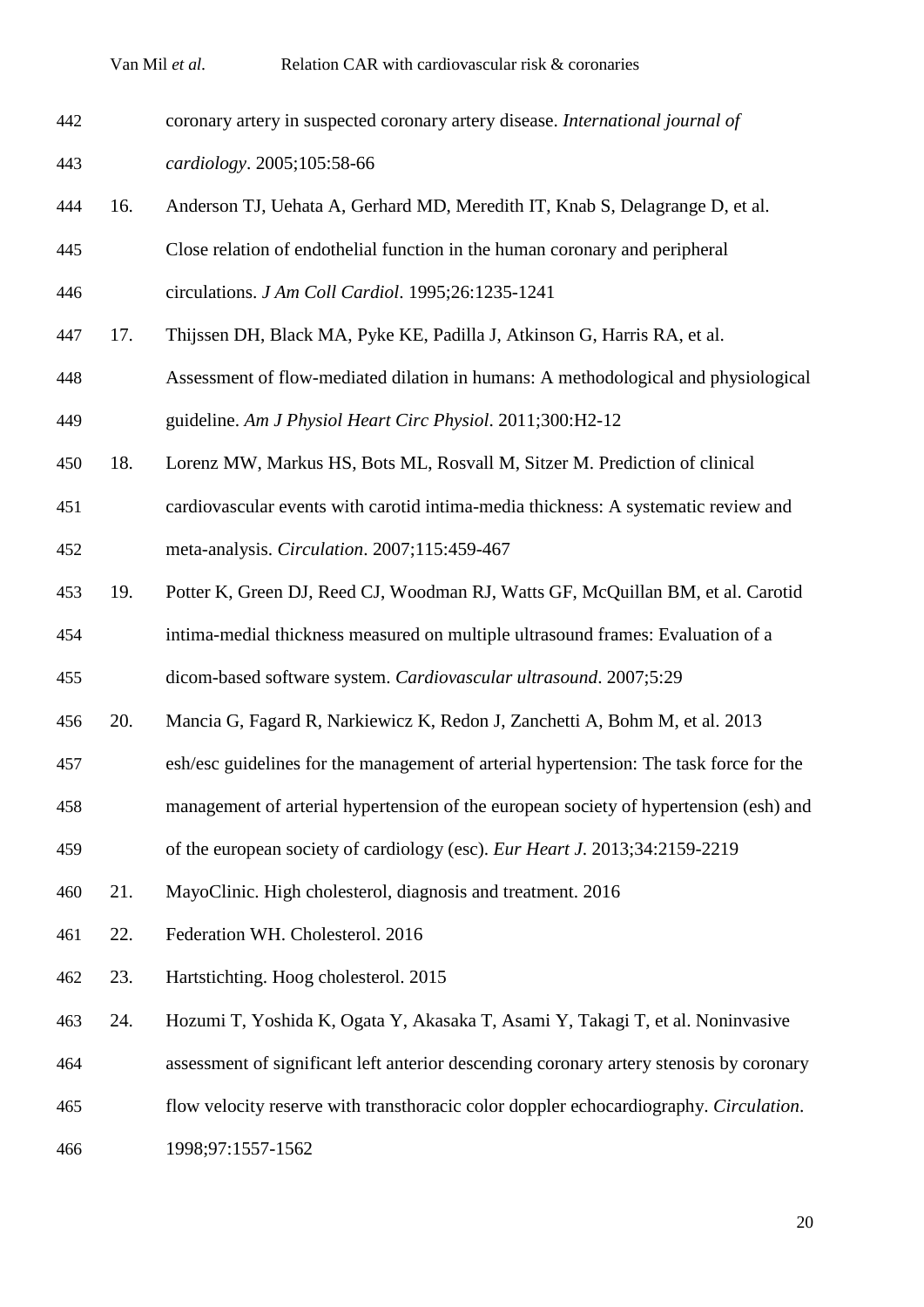| 467 | 25. | Black MA, Cable NT, Thijssen DH, Green DJ. Importance of measuring the time             |
|-----|-----|-----------------------------------------------------------------------------------------|
| 468 |     | course of flow-mediated dilatation in humans. Hypertension. 2008;51:203-210             |
| 469 | 26. | Thijssen DH, Dawson EA, Tinken TM, Cable NT, Green DJ. Retrograde flow and              |
| 470 |     | shear rate acutely impair endothelial function in humans. Hypertension. 2009;53:986-    |
| 471 |     | 992                                                                                     |
| 472 | 27. | Lind L, Johansson K, Hall J. The effects of mental stress and the cold pressure test on |
| 473 |     | flow-mediated vasodilation. Blood pressure. 2002;11:22-27                               |
| 474 | 28. | Dyson KS, Shoemaker JK, Hughson RL. Effect of acute sympathetic nervous system          |
| 475 |     | activation on flow-mediated dilation of brachial artery. Am J Physiol Heart Circ        |
| 476 |     | Physiol. 2006;290:H1446-1453                                                            |
| 477 | 29. | Vita JA, Treasure CB, Yeung AC, Vekshtein VI, Fantasia GM, Fish RD, et al. Patients     |
| 478 |     | with evidence of coronary endothelial dysfunction as assessed by acetylcholine          |
| 479 |     | infusion demonstrate marked increase in sensitivity to constrictor effects of           |
| 480 |     | catecholamines. Circulation. 1992;85:1390-1397                                          |
| 481 | 30. | Carter HH, Dawson EA, Birk GK, Spence AL, Naylor LH, Cable NT, et al. Effect of         |
| 482 |     | sr manipulation on conduit artery dilation in humans. Hypertension. 2013;61:143-150     |
| 483 | 31. | Robertson D, Johnson GA, Robertson RM, Nies AS, Shand DG, Oates JA.                     |
| 484 |     | Comparative assessment of stimuli that release neuronal and adrenomedullary             |
| 485 |     | catecholamines in man. Circulation. 1979;59:637-643                                     |
| 486 | 32. | Mueller HS, Rao PS, Rao PB, Gory DJ, Mudd JG, Ayres SM. Enhanced transcardiac           |
| 487 |     | 1-norepinephrine response during cold pressor test in obstructive coronary artery       |
| 488 |     | disease. Am J Cardiol. 1982;50:1223-1228                                                |
| 489 | 33. | Berkenboom G, Unger P, Fang ZY, Fontaine J. Endothelium-derived relaxing factor         |
| 490 |     | and protection against contraction to norepinephrine in isolated canine and human       |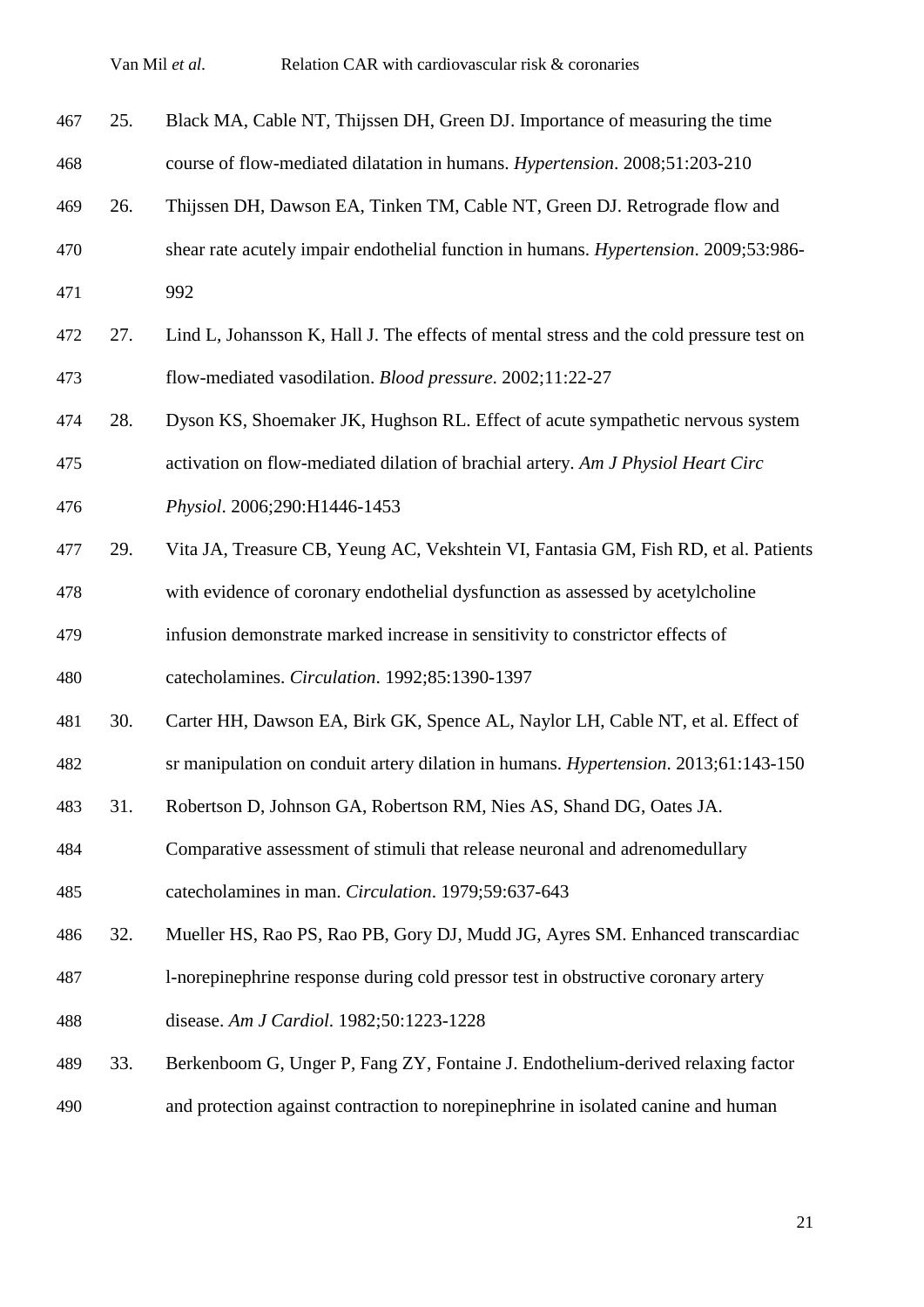|            |     | Relation CAR with cardiovascular risk & coronaries<br>Van Mil et al.                 |
|------------|-----|--------------------------------------------------------------------------------------|
| 491        |     | coronary arteries. Journal of Cardiovascular Pharmacology.                           |
| 492        |     | 1991;17:S127&hyhenS132                                                               |
| 493        | 34. | Barbato E. Role of adrenergic receptors in human coronary vasomotion. <i>Heart</i> . |
| 494        |     | 2009;95:603-608                                                                      |
| 495        | 35. | Feigl EO. Sympathetic control of coronary circulation. Circ Res. 1967;20:262-271     |
| 496<br>497 |     |                                                                                      |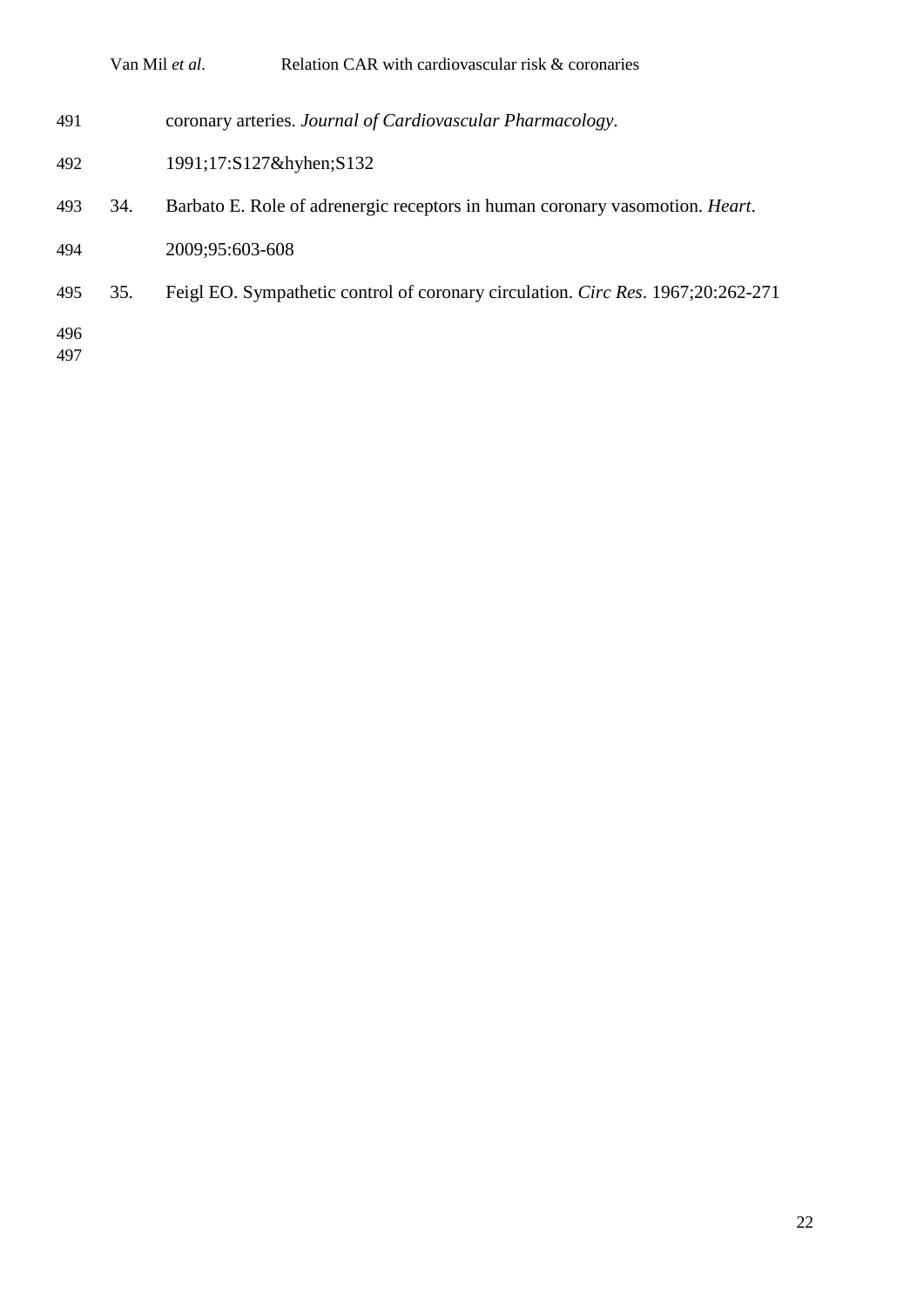### **FIGURE LEGENDS**

- **FIGURE 1.** Flow diagram to provide insight into the different subgroups to answer the 3 aims.
- **FIGURE 2.** The time course presented during the cold pressor test in a young healthy subpopulation (n=25). A; diameter over time (cm), B; flow velocity over time  $(m/sec)$ , and C; blood flow (ml/min) and D; shear over time  $(s<sup>-1</sup>)$ . Error bars represent SEM.
- **FIGURE 3**. Carotid artery reactivity (CAR%, presented as maximal change from baseline) in a cohort of healthy, asymptomatic subjects that were divided based on age (A: 50 young (black bar) *versus* 44 older humans (white bar)) and presence of cardiovascular risk factors (B: 0 risk factors (black bar, n=27), 1 risk factor (grey 509 bar, n=11), and  $\geq 2$  risk factors (white bar, n=12)). Error bars represent SE. Statistical analysis (unpaired Students' *t*-test (A) and ANOVA (B)) revealed significant differences in CAR% between groups.

 **FIGURE 4**. Correlation between the carotid artery diameter response (% maximum change from baseline; i.e. CAR%) and coronary left descending artery velocity response (change in the velocity time integral (VTI in cm)) during a cold pressor test in a population of healthy, asymptomatic participants (n=33). A significant, positive correlation was observed between both measurements.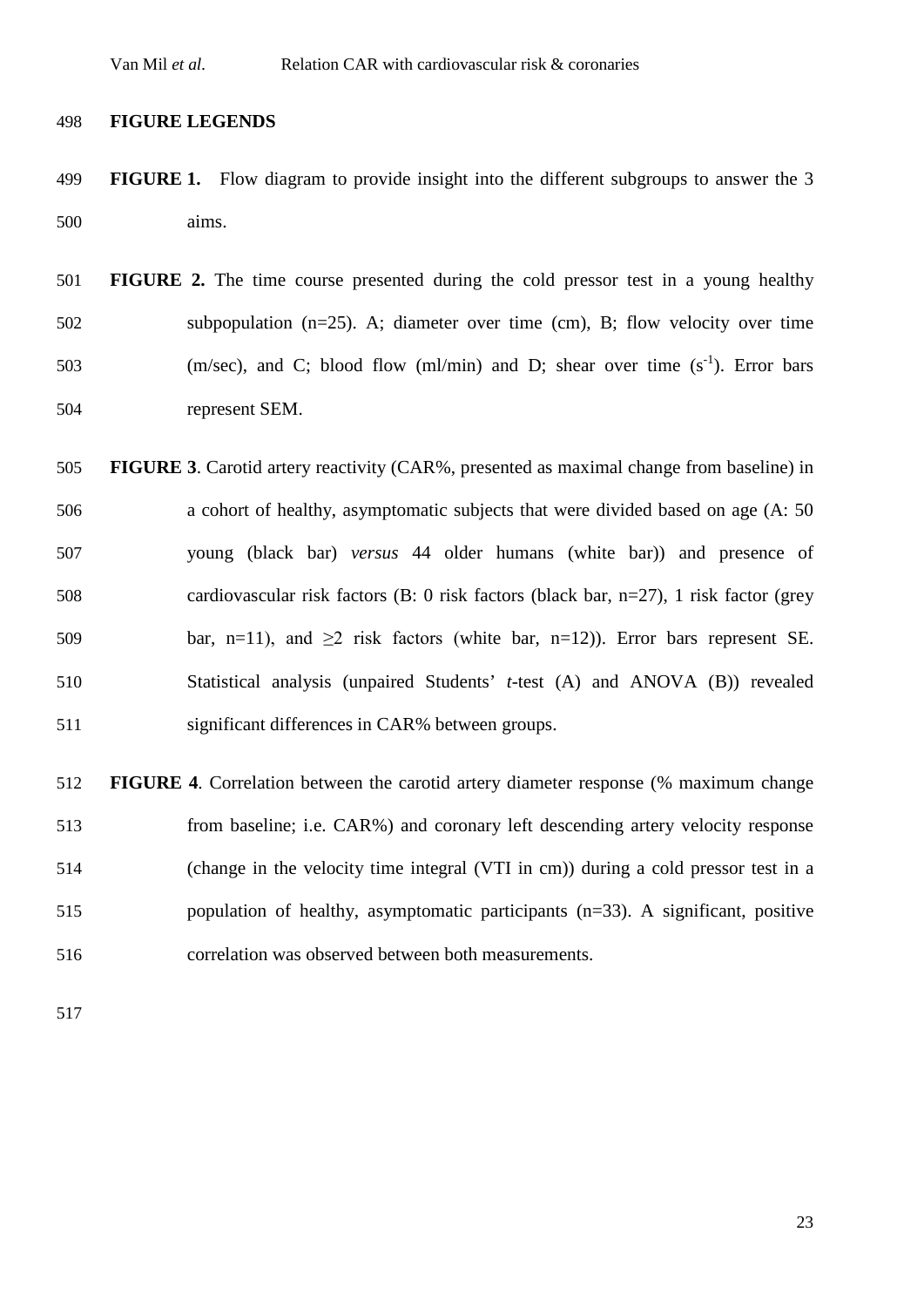- 518 **Table 1.** Subject characteristics for the comparison between young (19-30 years, n=50) and
- 519 older (>50 years, n=44) participants. P-value refers to an unpaired Student's *t*-test or \*Mann-
- 520 Whitney U test for the comparison between young and older participants.

|                                 | Young       | <b>Older</b> | <b>P-value</b>   |
|---------------------------------|-------------|--------------|------------------|
| Sex (% male)                    | 56%         | 64%          | 0.452            |
| Age (years)                     | $24 \pm 3$  | $61 + 8$     | $\le 0.001$      |
| Weight (kg)                     | $69 \pm 12$ | $77+13$      | 0.003            |
| Height $(m)$                    | $174 + 8$   | $172 + 8$    | $0.100*$         |
| Body Mass Index $(kg/m^2)$      | $23 \pm 3$  | $26 + 4$     | $\leq 0.001*$    |
| Systolic blood pressure (mmHg)  | $118+9$     | $134 \pm 19$ | $\langle 0.001*$ |
| Diastolic blood pressure (mmHg) | $68 + 8$    | $78 + 7$     | $\le 0.001$      |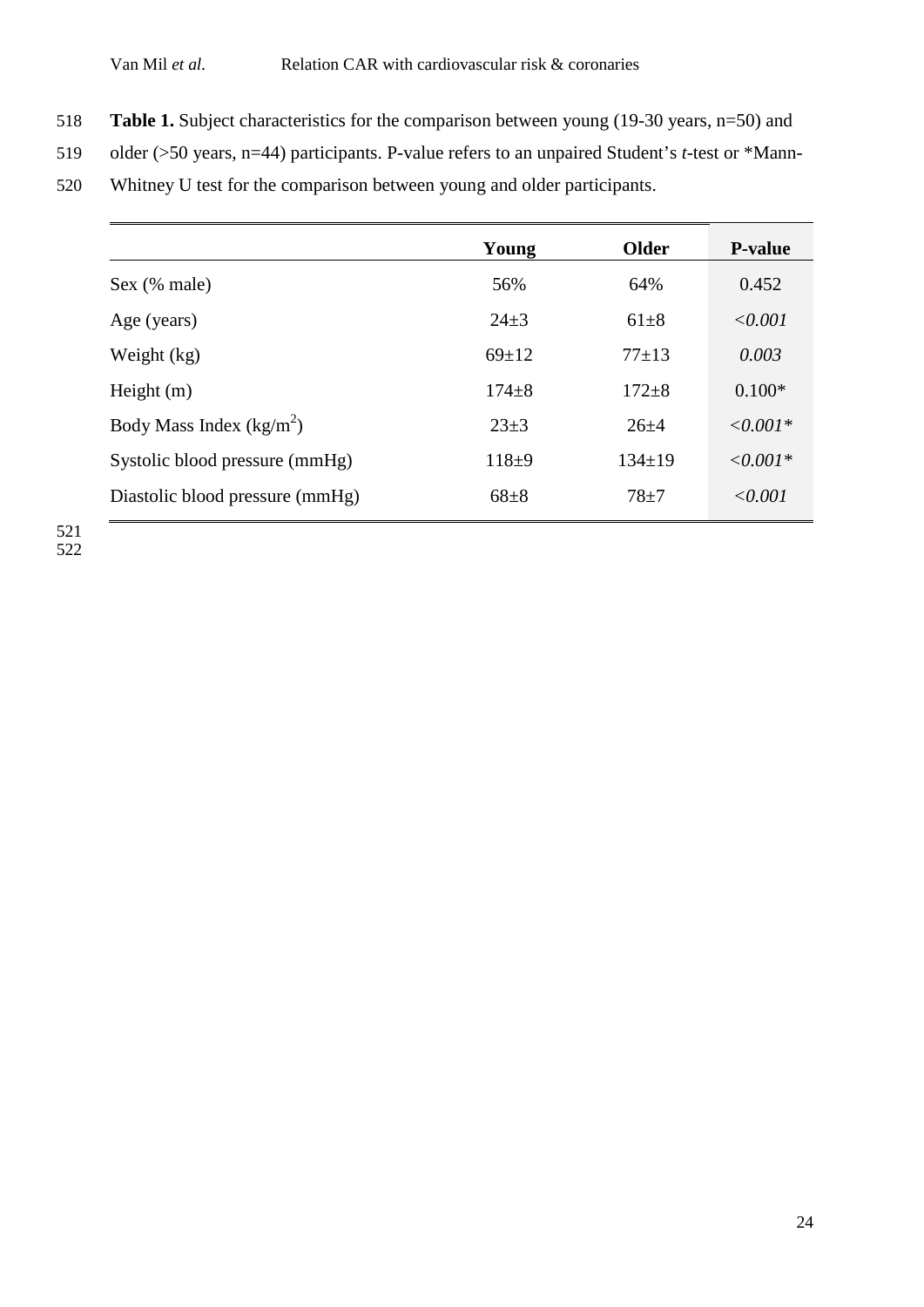523 **Table 2.** Carotid artery and hemodynamic baseline characteristics (averaged across a 1-minute period) and change during the cold pressor test

524 (averaged across the 3-minute cold pressor test) in young (19-30 years, n=50) and older (>50 years, n=44) participants. P-values refer to 2-way

525 repeated measures ANOVA's, for within participant comparison (CPT), between group comparison (group), and the interaction Group\*CPT.

526 \*Refers to Mann-Whitney U test.

|                                             | Young         |                | <b>Older</b>   |                | 2-way ANOVA |         |             |
|---------------------------------------------|---------------|----------------|----------------|----------------|-------------|---------|-------------|
|                                             | Rest          | CPT            | Rest           | CPT            | group       | CPT     | $Group*CPT$ |
| $MAP$ (mmHg)                                | $85 \pm 13$   | $95 \pm 14$    | $102 \pm 15$   | $114 \pm 18$   | < 0.001     | < 0.001 | 0.063       |
| HR (bpm)                                    | $64 \pm 12$   | $65 \pm 11$    | $59 + 9$       | $64 \pm 10$    | 0.073       | < 0.001 | 0.006       |
| Diameter (mm)                               | $6.3 \pm 0.5$ | $6.5 \pm 0.5$  | $7.1 \pm 0.7$  | $7.2 \pm 0.8$  | < 0.001     | < 0.001 | < 0.001     |
| Shear rate $(1/s)$                          | $184 + 43$    | $186 + 43$     | $143 + 42$     | $141 + 47$     | < 0.001     | 0.905   | 0.318       |
| Flow $(ml/min)$                             | $9.2 \pm 2.3$ | $10.1 \pm 2.6$ | $10.2 \pm 2.8$ | $10.3 \pm 3.5$ | 0.286       | 0.001   | 0.019       |
| Carotid artery reactivity (CAR)             |               |                |                |                |             |         |             |
| Diameter change (CAR%)                      | $4.1 \pm 3.7$ |                | $1.8 \pm 2.6$  |                | $<,0.001*$  |         |             |
| Diameter area-under-the-curve $(CAR_{AUC})$ | $2.7 \pm 2.3$ |                | $1.0 \pm 1.3$  |                | < 0.001     |         |             |
| Diameter change at 90 sec $(CAR_{90})$      |               | $3.5 \pm 2.8$  |                | $1.4 \pm 1.6$  |             | < 0.001 |             |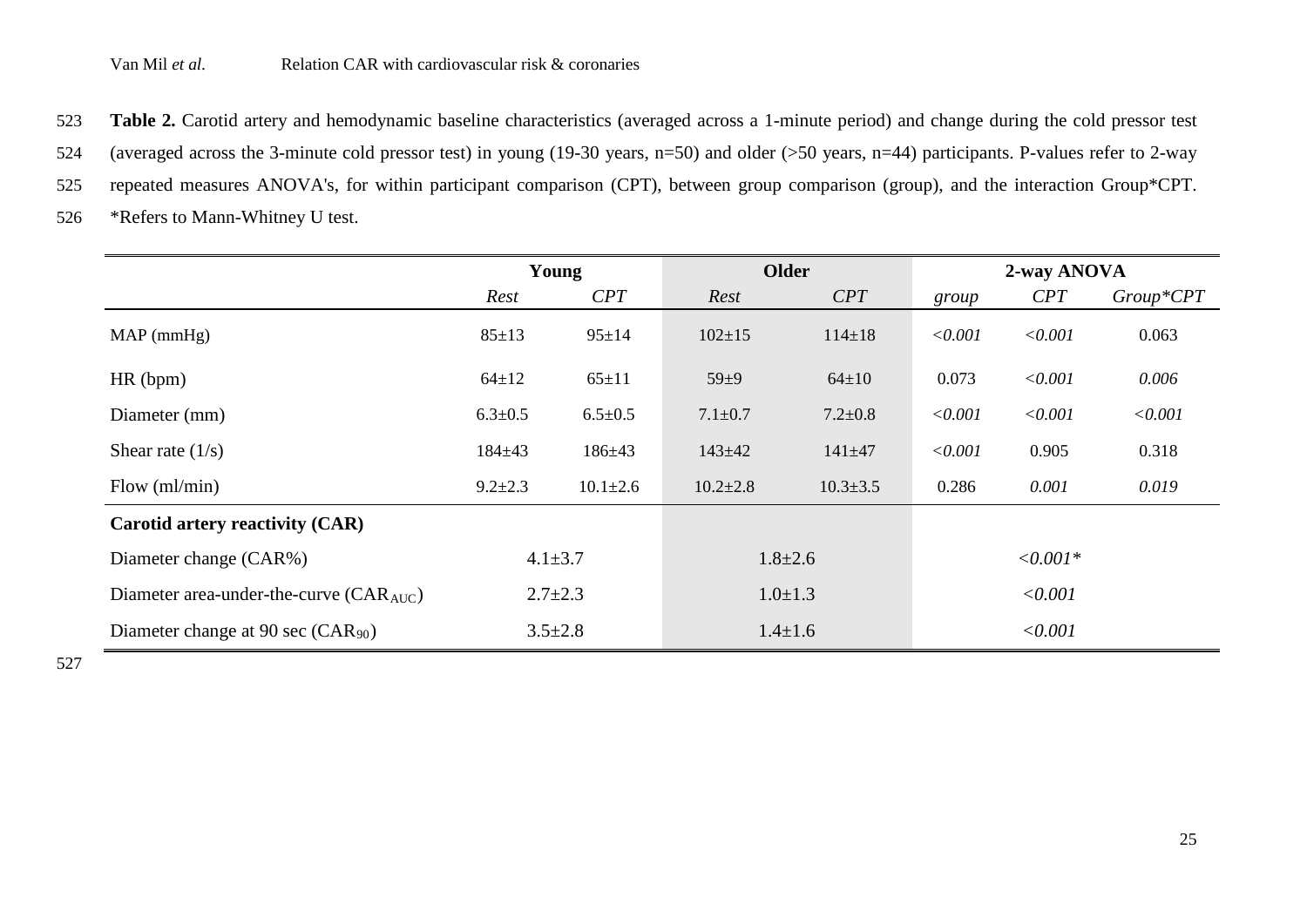**Table 3.** Carotid artery reactivity (CAR%, presented as maximal change from baseline) in a cohort of healthy, asymptomatic subjects categorised by the presence of cardiovascular risk: 530 1. 0 risk factors (n=27), 2. 1 risk factor (n=11), and 3.  $\geq$  2 risk factors (n=12).\*Post-hoc significantly different from group 1.†Refers to Kruskall-Wallis test.

|                                        |                | 0 risk factors<br>$(N=27)$ | $(N=11)$         | 1 risk factor $\geq$ risk factors<br>$(N=12)$ | P-value    |
|----------------------------------------|----------------|----------------------------|------------------|-----------------------------------------------|------------|
| Sex (% male)                           |                | 52%                        | 55%              | 42%                                           | 0.794      |
| Hypertension (%)                       |                |                            | 9%               | 17%                                           | 0.115      |
| Diabetes $(\%)$                        |                |                            |                  | 8%                                            | 0.312      |
| Smoking $(\%)$                         | Current        |                            | 9%               | 17%                                           | 0.139      |
|                                        | N <sub>o</sub> | 89%                        | 64%              | 58%                                           |            |
|                                        | History        | 11%                        | 27%              | 25%                                           |            |
| Cholesterol (mmol/L)                   |                | $4.25 \pm 0.7$             | $6.17 \pm 1.4$   | $5.5 \pm 1.3$                                 | $>0.001$ † |
| $HDL$ (mmol/L)                         |                | $1.39 \pm 0.3$             | $1.30 \pm 0.4$   | $1.24 \pm 0.2$                                | 0.408      |
| $LDL$ (mmol/ $L$ )                     |                |                            | $4.0 \pm 1.5$    | $3.4 \pm 1.4$                                 | 0.025      |
| Triglycerides (mmol/L)                 |                | $1.3 \pm 1.0$              | $2.1 \pm 1.3$    | $1.9 \pm 1.1$                                 | 0.196      |
| Baseline diameter (cm)                 |                | $0.64 \pm 0.06$            | $0.70 \pm 0.04*$ | $0.74 \pm 0.08*$                              | >0.001     |
| Intima-media thickness (mm)            |                | $0.60 \pm 0.2$             | $0.75 \pm 0.1*$  | $0.82 \pm 0.1*$                               | 0.001      |
| <b>IMT</b> ratio                       |                | $0.09 \pm 0.02$            | $0.11 \pm 0.02$  | $0.11 \pm 0.02*$                              | 0.036      |
| <b>Carotid artery reactivity (CAR)</b> |                |                            |                  |                                               |            |
| CAR%                                   |                | $2.9 \pm 2.9$              | $2.3 + 2.2$      | $0.5 \pm 2.9*$                                | 0.060      |
| $CAR_{AUC}$                            |                | $1.9 \pm 1.6$              | $1.1 + 1.2$      | $0.5 \pm 1.5*$                                | 0.034      |
| $CAR_{90}$                             |                | $2.5 + 2.2$                | $1.4 + 1.4$      | $0.9 + 1.7*$                                  | 0.037      |

532<br>533

533 HDL; High density lipoprotein, LDL; Low density lipoprotein.